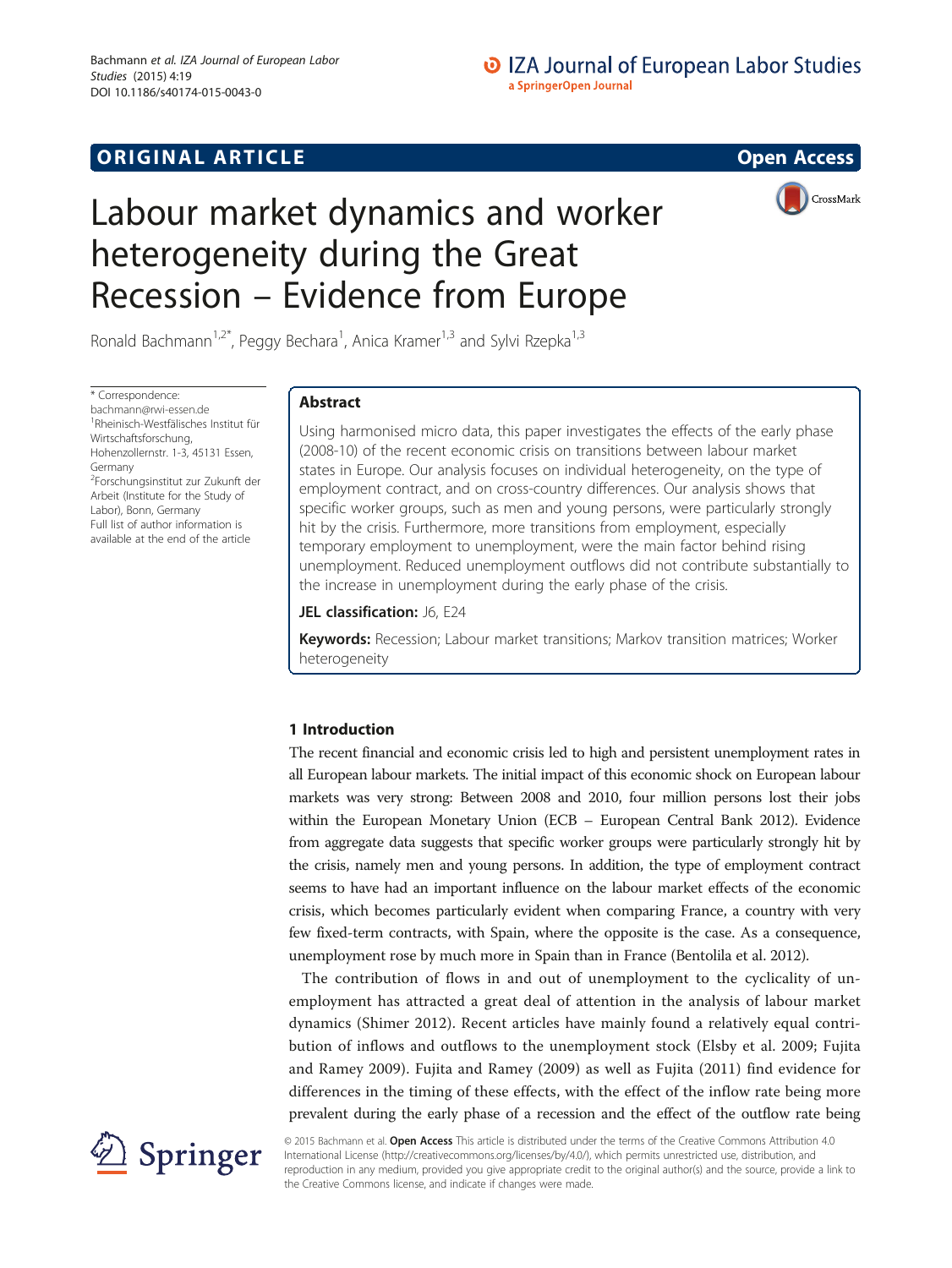<span id="page-1-0"></span>more important in the middle of a downturn. Yet, these studies have generally focussed on the US labour market and relied on aggregate data, thus neglecting potential composition effects, i.e. differences in the socio-demographic structure of the employed and unemployed. However, especially when including several countries into the analysis, it is important to control for composition effects.

In this study, we perform a micro-data based analysis of the labour market transitions in a large number of European countries and investigate how these transitions have been affected by the recent financial and economic crisis during its early phase (2008-2010). For this time period, the exogenous shock exerted by the economic and financial crisis can be assumed to be relatively similar across countries. After 2011, by contrast, the economic development was much more divergent across Europe, making it much more difficult to conceptually isolate differences in shocks from differences in labour market reactions. Therefore, focusing on the years 2008-2010 yields a clear picture of the labour market reactions to the initial impact of the Great Recession.

In doing so, we contribute to the literature in several ways. First, we give a general overview of the effects of the Great Recession on labour market dynamics in Europe and provide evidence on heterogeneous effects based on individual-level data. In doing so, we update Ward-Warmedinger and Macchiarelli [\(2014\)](#page-28-0), who analyse labour market transitions in the EU before the Great Recession. Second, we show the importance of temporary and permanent contracts for labour market dynamics during the recession in a large number of European countries—previous studies focused on comparisons of a small number of countries (Bentolila et al. [2012\)](#page-27-0). Third, our analysis of labour market transitions reveals the driving forces for the increase in unemployment during the Great Recession.<sup>1</sup> Finally, given that the EU-SILC data are internationally comparable, we provide evidence on cross-country differences in labour market reactions to the crisis in Europe.

The paper is structured as follows: The next section briefly reviews the relevant literature. Section [3](#page-3-0) presents the micro data set used as well as our empirical strategy. Section [4](#page-4-0) contains the empirical evidence. The final section summarises our main results and concludes.

#### 2 Related literature

The aggregate effects of the Great Recession are clearly established, particularly the effect on job loss and unemployment, as mentioned in the introduction (e.g. ECB – European Central Bank [2012](#page-27-0)). In the following, we briefly summarise previous findings on heterogeneous effects (age, gender, and contract types), especially with respect to labour market transitions.

The situation of young workers has attracted special attention, as it has become apparent that young workers have suffered disproportionately during the Great Recession (Bell and Blanchflower [2011\)](#page-27-0). This is particularly worrying since evidence on past recessions demonstrates a substantial and long-lived negative influence of labour market entry in a recession on future wages and employment outcomes. This is, for example, shown by von Wachter and Bender ([2008\)](#page-28-0) in their analysis of the labour market history of German workers, and for West Germany as a whole by Bachmann et al. [\(2010\)](#page-27-0). The latter authors find that labour market entrants earning less than the average starting wage are more likely to change their job as well as their occupation. Moreover, although job mobility tends to reduce the effects of labour market entry conditions,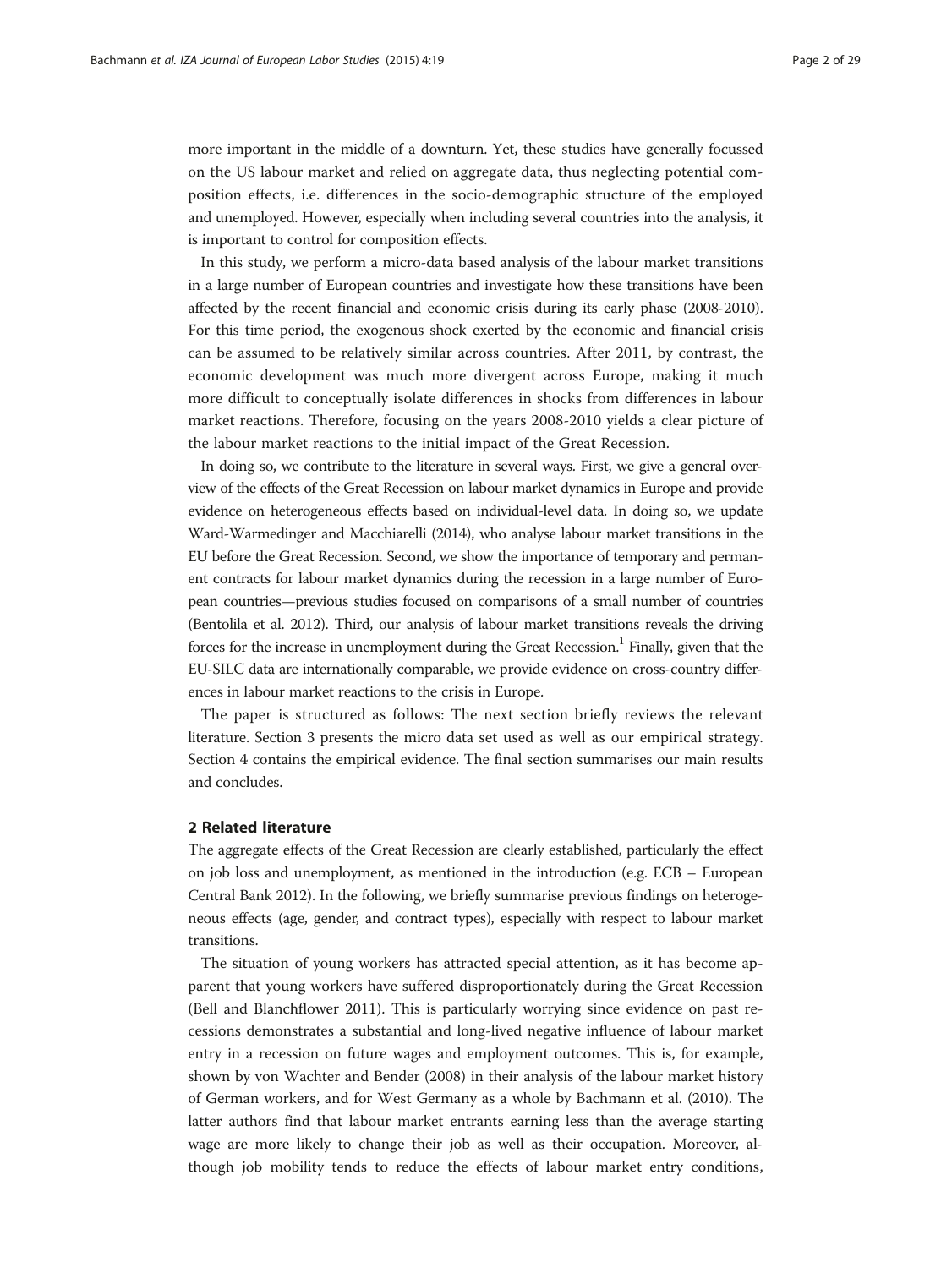implying that job mobility operates as an adjustment mechanism that mitigates entry wage differentials, this process tends to take quite a long time. Finally, they show that these results hold not only for high-skilled, but also for medium-skilled and unskilled workers. Similar results are shown by Kahn ([2010\)](#page-28-0) for the US, where wages decrease by 6% with a 1% increase in the unemployment rate at graduation. Moreover, this effect persists for up to 15 years after graduation. Using Canadian data, Oreopoulos et al. ([2012](#page-28-0)) show that the unemployment rate at year of graduation has negative effects on graduate earnings that last up to 10 years.

Labour market mobility generally differs between men and women; hence, one can expect heterogeneous effects of the crisis in this respect too. For example, using panel data from six European countries, Theodossiou and Zangelidis ([2009](#page-28-0)) find that loweducated women are more likely to exit to non-employment than high-educated women and men of all education levels. With respect to the business cycle, lesseducated males display a pro-cyclical response of job-to-non-employment transitions, less-educated females a counter-cyclical response. Thus, judging from previous recessions, one should expect a decrease of transitions to non-employment for less-educated men, and an increase for less-educated women. For the recent recession, Verick ([2009](#page-28-0)) finds that in OECD countries, young men were hit hardest, which is also due to men working in heavily impacted sectors such as construction.

Concerning contract types, there is some evidence for selected countries that the prevalence of temporary contracts had an important influence for labour markets during the crisis. This issue has been made obvious by a comparison of the performance of the French and Spanish labour markets (Bentolila et al. [2012](#page-27-0)). Before the Great Recession, temporary employment grew strongly in Spain, which led to a strong growth in overall employment, while the French labour market was relatively stagnant. In the recession, Bentolila et al. [\(2012](#page-27-0)) argue, temporary employment in Spain collapsed, which resulted in a large reduction in overall employment and a correspondingly large increase in unemployment. Therefore, the prevalence of temporary contracts before the crisis influenced the reaction of the labour market during the crisis.

The degree to which inflows and outflows determine unemployment has been strongly debated in the literature. This has typically been addressed by the analysis of aggregate time series of labour market transitions, especially for the US labour market. In this context, early studies such as Darby et al. [\(1986](#page-27-0)) found inflows into unemployment to be the decisive factor. Later studies found a more important role for outflows (Hall [2005;](#page-28-0) Shimer [2012\)](#page-28-0). By now, a consensus seems to have been reached that the role of flows in and out of unemployment are relatively evenly split (Elsby et al. [2009;](#page-28-0) Yashiv [2008;](#page-28-0) Fujita and Ramey [2009](#page-28-0)). However, there are important differences between countries in this respect: Petrongolo and Pissarides [\(2008](#page-28-0)) find that in Spain and the UK, both inflows and outflows play an important role, whereas the outflow rate is the predominant factor in France. Elsby et al. ([2013](#page-28-0)) argue that in Continental Europe, such a decomposition exercise should take into account that unemployment in these countries often deviates from its steady-state value. Examining a sample of 14 OECD countries, they find that unemployment outflows play a much more important role for unemployment variation than unemployment inflows in Anglo-Saxon countries; whereas for Continental European and Nordic countries, their relative importance is roughly equal. Furthermore, they find that increases in unemployment inflows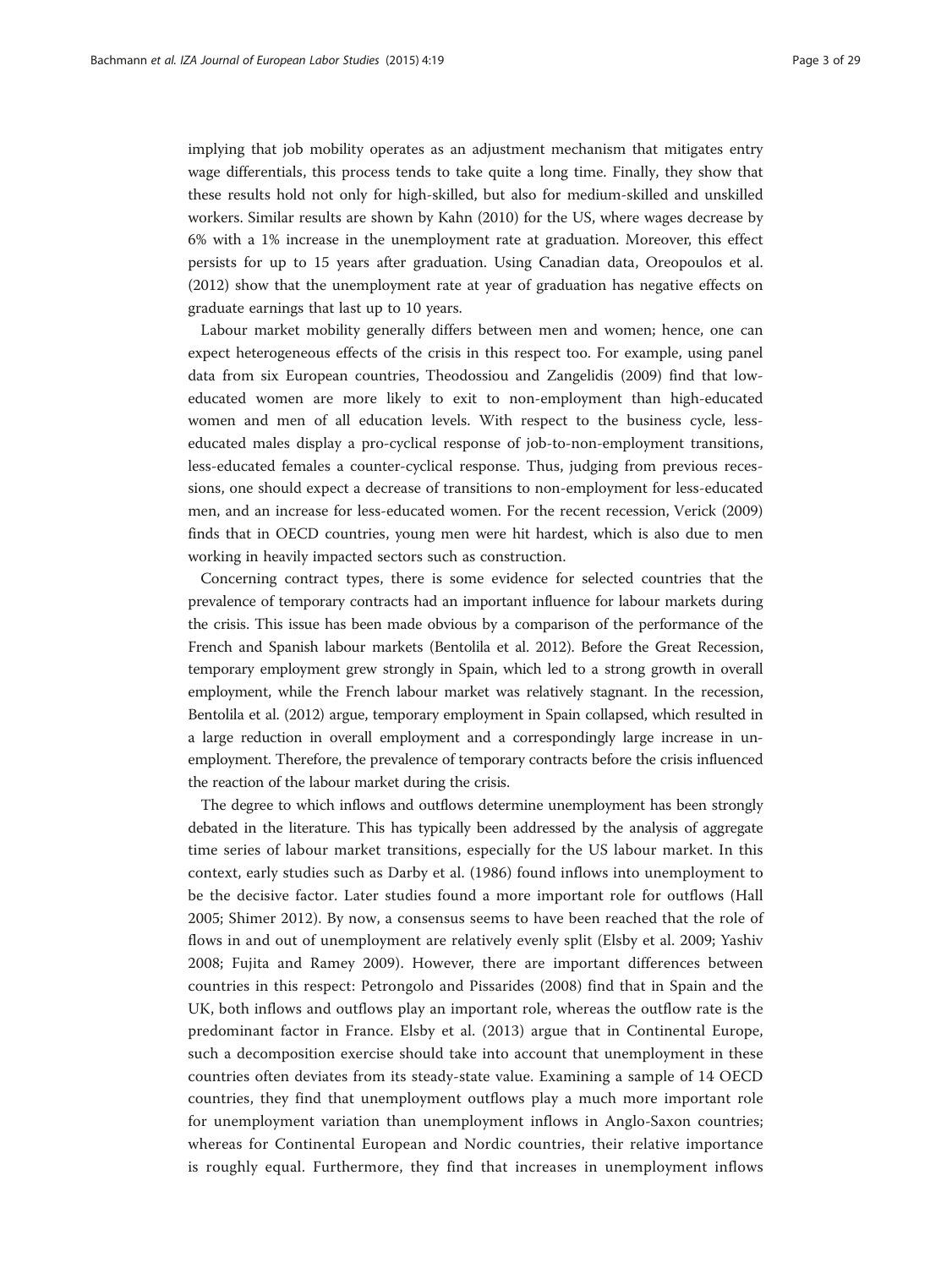<span id="page-3-0"></span>precede a higher unemployment stock, whereas outflows lag behind increases in unemployment.

#### 3 Micro data and empirical strategy

Our empirical analysis is mainly based on the European Union Statistics on Income and Living Conditions (EU-SILC), which provide representative and internationally comparable data on employment, income, poverty and living conditions for all EU Member States<sup>2</sup> as well as Norway and Iceland, countries of the European Free Trade Association (EFTA). The data are collected at a yearly frequency and processed by Eurostat with the aim to harmonise the information and to ensure comparability across countries.

In order to be able to identify labour market transitions at an individual level, we use the longitudinal files of EU-SILC. The data sets consist of a four-year rotational panel, except for France (9-year panel), Norway (8-year panel), and Luxembourg (yearly panel) (Iacovou et al. 2012). This means that each person selected into the sample is interviewed for four years, and each subsequent year one quarter of all respondents is replaced by new respondents. This structure enables us to follow individuals up to a maximum of four consecutive years.

Each year, the longitudinal file available from Eurostat only contains those respondents that were interviewed both in the survey year and in the preceding year. In order to construct a data set with as many observations as possible, we combine the longitudinal files for 2005 to 2010. That is, the different longitudinal data sets are merged together, resulting in a data set that covers the time period from 2004 to 2010. We follow Engel and Schaffner ([2012](#page-28-0)) in order to adjust the weighting scheme of the micro data accordingly. As a consequence, our weighted sample is representative for the population of the countries under consideration. For most countries, EU-SILC data are available for the whole time period covering the years 2004 to 2010. For a subset of countries, the survey was first conducted in 2005 (Cyprus, Czech Republic, Hungary, Lithuania, Poland, Slovenia, Slovakia and the United Kingdom) and thus data for 2004 are not available. For Bulgaria and Malta the years 2004 and 2005 are not covered since their survey started in 2006. In addition, no data are available for Ireland in 2010. EU-SILC data for Germany only cover the years 2005 and 2006, for Romania only the years from 2007. We therefore exclude these two countries from the regression analysis. However, we compute descriptive statistics for these two countries using micro data from the European Union Labour Force Survey (EU-LFS).

In the empirical analyses we concentrate on labour market adjustments through the extensive margin, i.e. the transitions across different labour market states. It is commonly asserted that the extensive margin of labour adjustment is significantly more important than the intensive margin (cf. King and Rebelo [1999,](#page-28-0) Langot and Quintero-Rojas [2008](#page-28-0), Merkl and Wesselbaum  $2011$ <sup>3</sup>. In order to construct labour market transitions, we combine the information on the economic status of an individual in a given year with the information on the labour market status in the preceding year; this allows computing yearly transitions between those states. In addition, the data set includes information on the type of contract held at the time of the interview, which allows us to identify transitions between employment with a permanent or temporary contract and other labour market states.<sup>4</sup>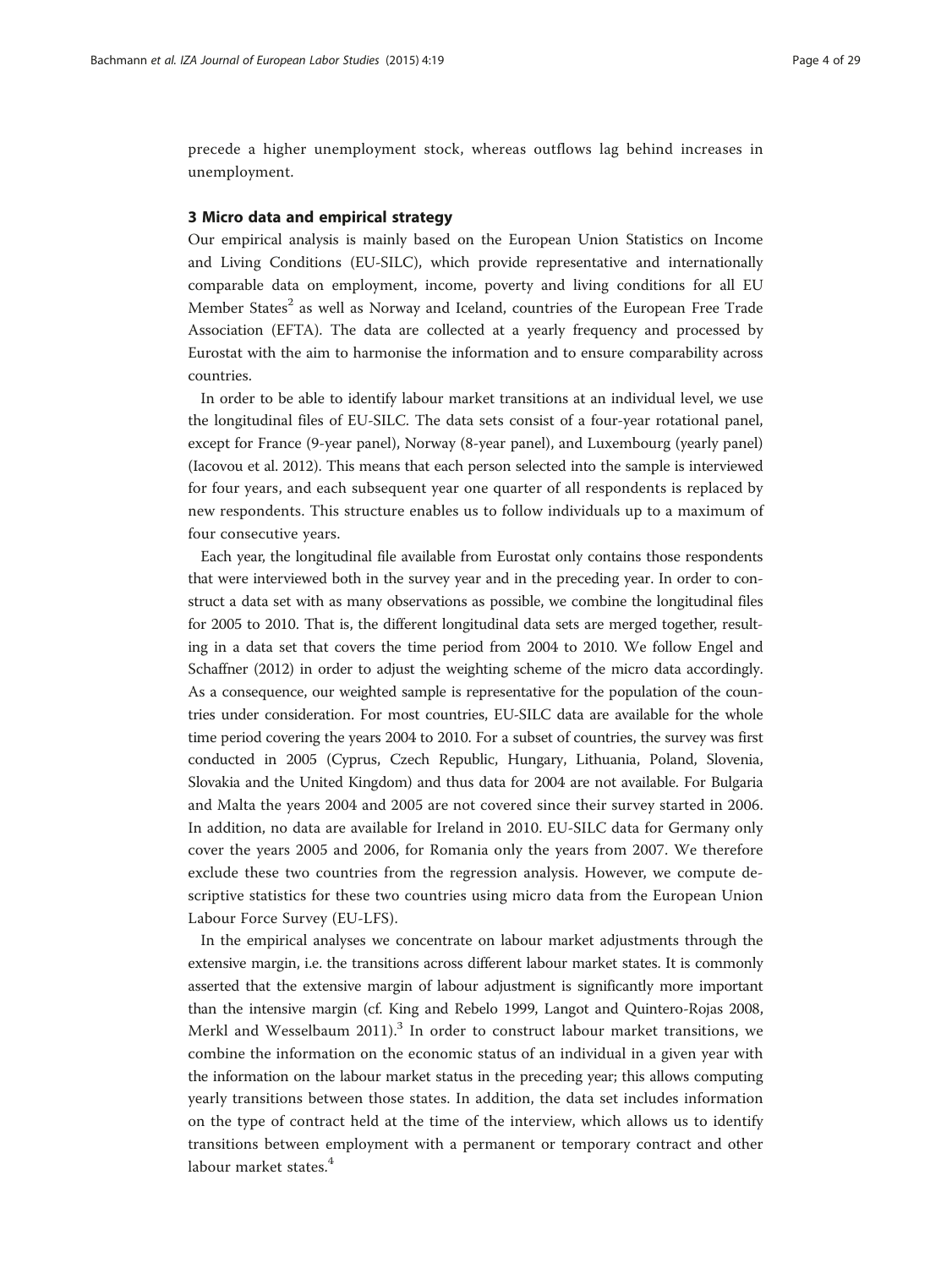<span id="page-4-0"></span>Our empirical analysis focuses on labour market transitions from the origin states employment and unemployment. We therefore estimate multinomial logit models for these two labour market states. The destination states considered are (dependent) employment (in a further step, we also differentiate between temporary and permanent employment), self-employment, unemployment, education, and inactivity. The general form of the predicted probability from the multinomial logit model can be written as

$$
Pr(y = m|X) = \frac{\exp(X'\beta_{m|b})}{\sum_{j=1}^{J} \exp(X'\beta_{j|b})}, \text{ with } m = 1, ..., j,
$$
\n(1)

where y is one of the j labour market states, b is the base category, and  $X$  is a vector of explanatory variables. When we take being employed (E) as the base category, the predicted probability of being unemployed (U) is:

$$
Pr(y = U|X) = \frac{\exp(X'\beta_{U|E})}{\exp(X'\beta_{U|E}) + \sum_{j=2}^{J} \exp(X'\beta_{j|b})}
$$
(2)

The vector of explanatory variables includes individual characteristics, namely gender, age (dummy variables for belonging to the age groups 15-24, 25-34, 35-54 and 55-64), marital status, level of education (dummy variables for low, medium and high levels of education), full-time or part-time work (only for origin state employment), and occupation dummies (only for transitions out of employment<sup>5</sup>). We also include the following household characteristics: Number of children (younger than 5 years, between 5 and 14 years), number of persons aged 15-64, number of persons older than 65 in the household, as well as the presence of a partner in the household, and the labour market status of the partner. The regressions also include country fixed effects in order to control for region-specific factors that are constant over time.

As the main focus of the analysis is on the impact of the financial and economic crisis on labour market dynamics, the vector of explanatory variables also includes an indicator variable for the economic crisis. This variable takes the value of 0 for the pre-crisis period and 1 for the crisis period, which started in a specific quarter in 2008 or 2009. In order to define the start of the recession for each country separately, we use quarterly GDP data from Eurostat and define a recession as at least two consecutive quarters of negative GDP growth.<sup>6</sup> Note that our indicator therefore captures the overall effect of the slowdown in aggregate economic activity on labour market dynamics. We apply the crisis indicator to the individual-level observations in EU-SILC by taking into account the interview date of each individual (available on a quarterly basis) and the timing of the crisis in each country. Interacting the crisis indicator with demographic characteristics (gender, age, level of education) allows us to investigate how the impact of the crisis varies over demographic groups.

#### 4 Empirical evidence

#### 4.1 Labour market transitions and worker heterogeneity

In the years before the crisis, the overall unemployment rate of our country sample displayed a downward trend and amounted to 9.6% in 2008 (see Fig. [1](#page-5-0)). With the onset of the crisis, the unemployment rate increased to 12.1% in 2009 and 13% in 2010. It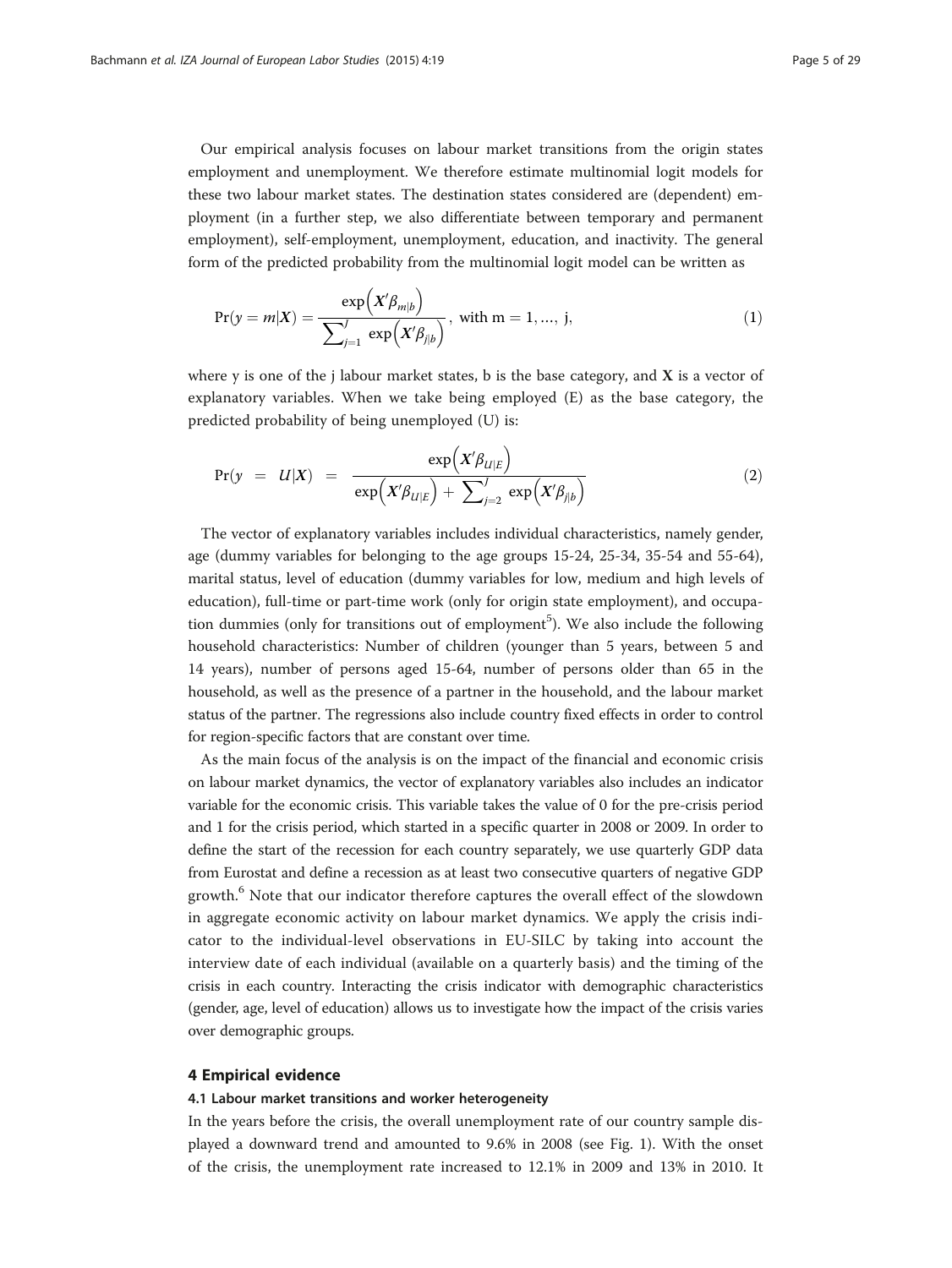<span id="page-5-0"></span>

also becomes apparent that the crisis marks a turning point in the development of the unemployment rates of men and women. Before the crisis, women had higher unemployment rates than men, but this gender difference declined strongly in 2008. After the beginning of the crisis, the unemployment rate of men increased much more than that of women (13.8% versus 12.2% in 2010).

The crisis also had heterogeneous effects with respect to age groups. The unemployment rate of young workers (15-24 years) is generally higher than the unemployment rates of other age groups, but it increased particularly strongly during the crisis, reaching 28.6% for our country sample in 2010 (Fig. 1). The unemployment rate of the 25-34 and 55-65 year-olds is very close to the average unemployment rate over the time period considered. In contrast, the prime-age group (35-54 years) displays consistently lower unemployment than the average unemployment rate, but follows the same trend.

In order to analyse which transitions changed most strongly as the European economies went into recession, we compute Markov transition matrices between labour market states for the time periods before and during the crisis (Table [1](#page-6-0)).<sup>7</sup> This shows that before, 91.9% of those employed in a given year were still employed in the following year; however, this rate drops to 90.8% during the crisis. This drop is mainly due to an increase of the transition rate from employment-to-unemployment of 1 percentage point because the transitions from employment to other labour market states remain largely unchanged.

As for transitions from unemployment, we observe a decrease of the yearly transition rate to employment from 27.6% to 24.9% and a corresponding increase of the rate at which the unemployed remained in this labour market state of 1.1%. Furthermore, we observe increases in the transition rates to education and to inactivity.

The transition rates from the other labour market states change to a smaller extent. Most notably, the transition rate from self-employment to employment decreases from 6.6% to 5.8%, the transition rate from education to employment declines from 15.3% to 13.5%, and the transition rate from inactivity to employment falls from 5.0% to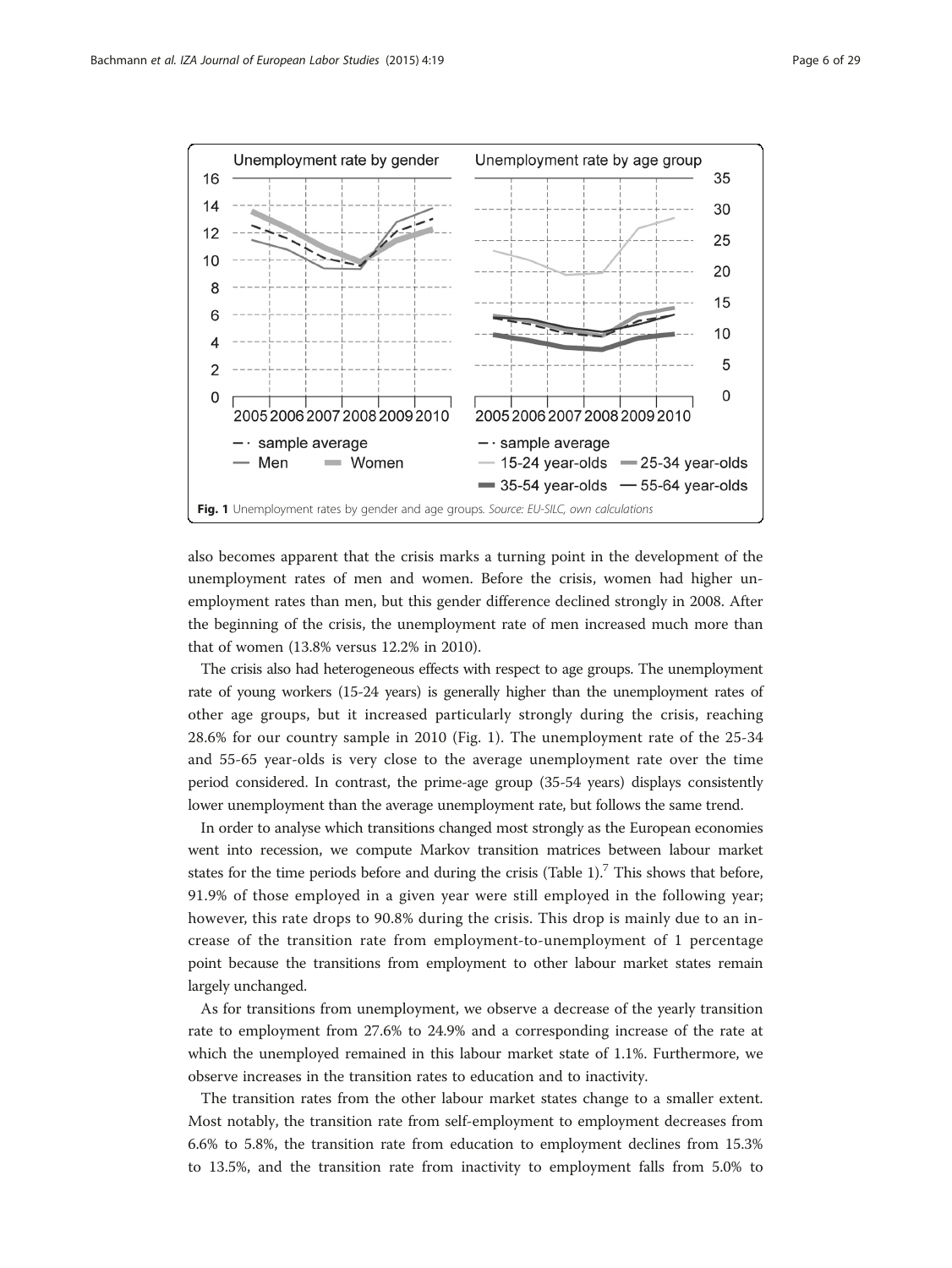Origin Destination Employment Self-employment Unemployment Education Inactivity Employment Self-employment Unemployment Education Inactivity Pre-crisis During the crisis Employment 91.9 1.4 2.9 0.6 3.2 90.8 1.5 3.9 0.6 3.3 Self-employment 6.6 87.4 1.6 0.2 4.2 5.8 87.5 2.1 0.3 4.3 Unemployment 27.6 3.4 51.5 1.9 15.5 24.9 3.3 52.6 2.8 16.3 Education 15.3 0.8 3.8 77.0 3.0 13.5 0.9 5.5 77.4 2.8 Inactivity 5.0 1.4 2.3 0.6 90.7 4.5 1.4 2.7 0.7 90.6 Total 51.4 8.9 5.9 7.7 26.2 51.4 9.3 6.5 7.6 25.1

<span id="page-6-0"></span>Table 1 Yearly Markov transition matrix for all countries

EU-SILC and EU-LFS, own calculations. See Section [3](#page-3-0) for a definition of the pre-crisis and the crisis period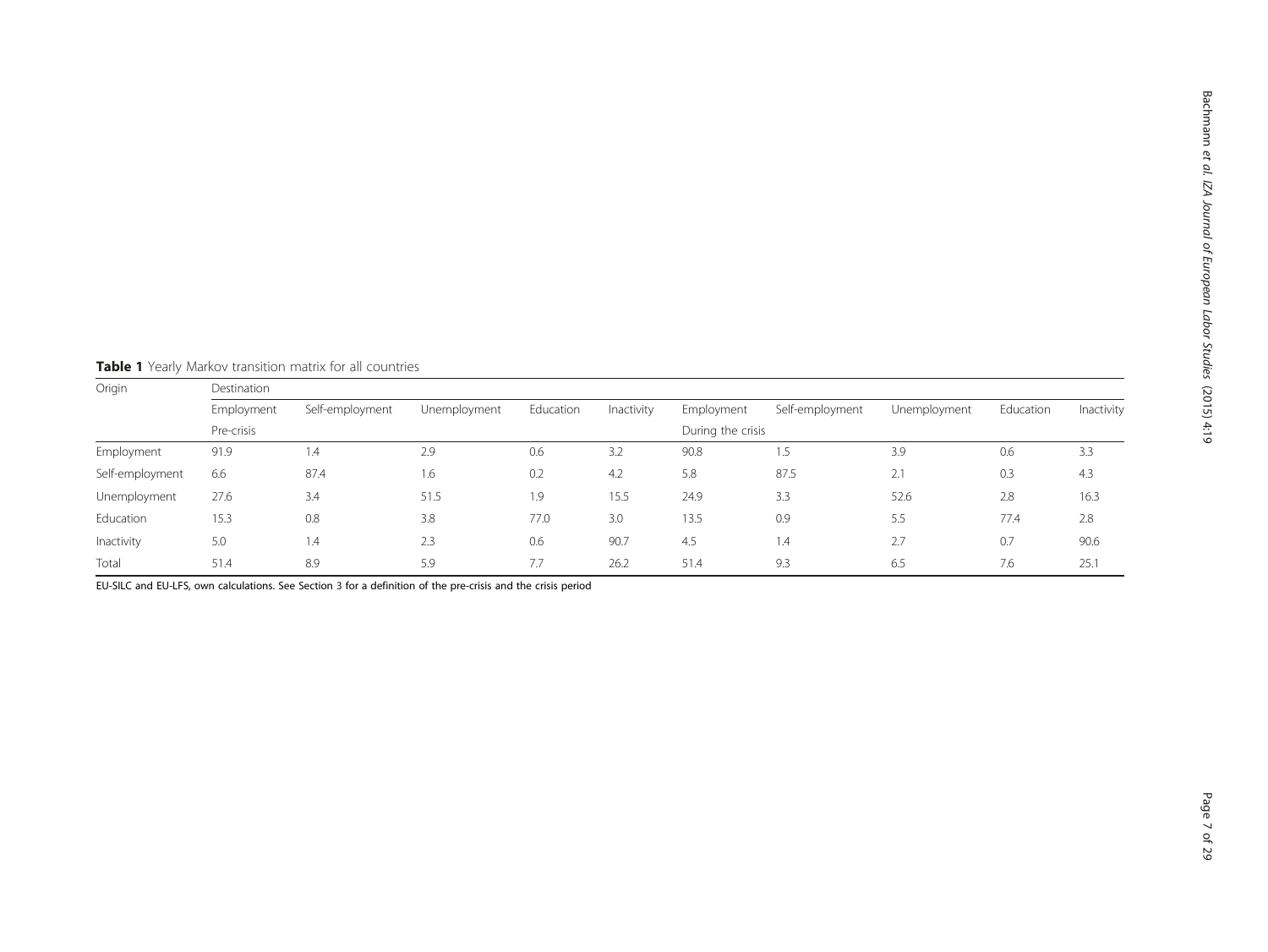4.5%. While these transition rates are crucial for the evolution of employment, they are not directly linked to the evolution of the unemployment rate, our focus of analysis. In the following, we therefore concentrate on transitions emanating from employment and from unemployment.

In order to find out whether the changes in transition rates between the pre-crisis and the crisis periods are statistically significant, we run the multinomial regression models described in Section [3,](#page-3-0) focussing on the flows out of employment and unemployment. Table [2](#page-8-0) presents our baseline regression results for the transitions out of employment. Our first main finding is that during the crisis, employment stability decreased significantly and sizably—by 1.1 percentage points—and flows from employment to unemployment increased significantly by 1.3 percentage points. For other transition destinations—besides employment and unemployment—the coefficient of the crisis indicator is insignificant. Apparently, the early phase of the crisis did not have strong effects on these other transitions.

Besides this overall picture on the changes during the economic crisis, our regression results indicate important heterogeneities between demographic groups. With respect to gender, the results for the pre-crisis period show that men are 1.5 percentage points more likely to remain employed than women, and they are less likely to become unemployed (0.5 percentage points – Table [3\)](#page-9-0). However, this picture eroded during the economic crisis, as employment stability of men was affected more by the crisis than that of women. In particular, men were nearly 1 percentage point less likely to stay in employment during the crisis than women. In a similar vein, employmentto-unemployment flows increased for men by nearly 1 percentage point more than for women during the crisis.

Turning to different age groups, we find that before the crisis, the chances of remaining in employment were highest for those aged 35-54 and lowest for those aged 55-65 (Table [4\)](#page-10-0). The transition rate from employment to unemployment is higher for the youngest cohort than for those aged 35-54 (the reference group). The coefficients on the interaction terms with the crisis indicator suggest that the youngest cohort has been hit particularly strongly by the economic crisis: The employment-to-unemployment transition rate increases by 0.5 percentage points more for those aged 15-24 than the transition rate of the reference group.

With respect to skill groups, our regression results show that before the crisis, highskilled workers find it easier to remain in employment and have a lower transition rate into unemployment than the reference group, the medium-skilled (Table [5](#page-11-0)). During the economic crisis, employment stability is reduced by 1 percentage point for medium-skilled workers, the reference group. Our regression results do not suggest any differences by skill groups in this context, i.e. the reduction of employment stability is equally pronounced. A similar picture emerges for flows from employment to unemployment: The crisis increases the corresponding transition rates, but we do not observe any differences by skill level.

We now turn to an analysis of the transitions out of unemployment. Table [6](#page-12-0) shows the general effect of the crisis: The transition rate from unemployment to employment decreases by about 4 percentage points, which is statistically significant at the 5% level. This is in line with previous empirical studies as that of the ECB – European Central Bank [\(2012\)](#page-27-0). Somewhat surprisingly, the econometric analysis does not suggest higher persistence of unemployment since the coefficient of the crisis indicator for staying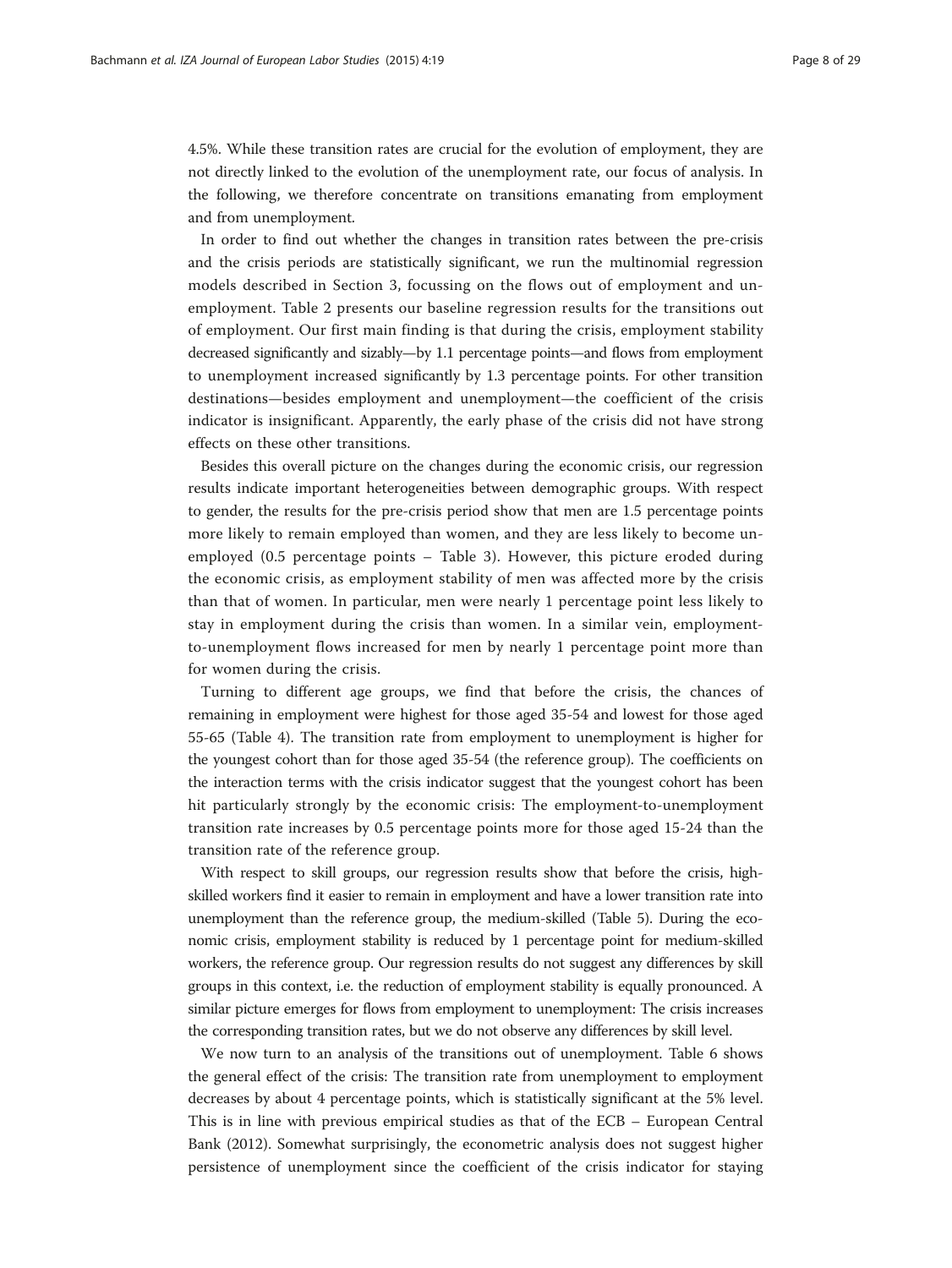|                                                         | EE                     | ES                     | EU                     | EEd                    | EI.                    |
|---------------------------------------------------------|------------------------|------------------------|------------------------|------------------------|------------------------|
| Crisis indicator                                        | $-0.0114$ <sup>c</sup> | $-0.0005$              | $0.0125^c$             | 0.0000                 | $-0.0006$              |
|                                                         | (0.0026)               | (0.001)                | (0.0024)               | (0.0001)               | (0.0013)               |
| Female                                                  | Reference<br>category  | Reference<br>category  | Reference<br>category  | Reference<br>category  | Reference<br>category  |
| Male                                                    | $0.0110^c$             | $0.0058^{\circ}$       | $-0.0019$              | 0.0000                 | $-0.0150^{\circ}$      |
|                                                         | (0.0035)               | (0.001)                | (0.0016)               | (0.0001)               | (0.0021)               |
| Age 15-24                                               | $-0.0540^{\circ}$      | 0.0010                 | 0.0223c                | $0.0167^c$             | 0.0139 <sup>c</sup>    |
|                                                         | (0.0033)               | (0.001)                | (0.003)                | (0.0016)               | (0.0036)               |
| Age 25-34                                               | $-0.0214$ <sup>c</sup> | 0.0033 <sup>c</sup>    | 0.0098 <sup>c</sup>    | $0.0027^{\circ}$       | $0.0056^c$             |
|                                                         | (0.0032)               | (0.001)                | (0.0025)               | (0.0005)               | (0.0019)               |
| Age 35-54                                               | Reference<br>category  | Reference<br>category  | Reference<br>category  | Reference<br>category  | Reference<br>category  |
| Age 55-65                                               | $-0.0990c$             | $-0.0001$              | $-0.0008$              | $-0.0011$ <sup>c</sup> | 0.1009 <sup>c</sup>    |
|                                                         | (0.0152)               | (0.0007)               | (0.0017)               | (0.0002)               | (0.0148)               |
| Single                                                  | Reference<br>category  | Reference<br>category  | Reference<br>category  | Reference<br>category  | Reference<br>category  |
| Married                                                 | 0.0026 <sup>b</sup>    | $-0.0005$              | $-0.0069$ <sup>c</sup> | $-0.0005b$             | 0.0053 <sup>c</sup>    |
|                                                         | (0.0012)               | (0.0012)               | (0.0011)               | (0.0002)               | (0.0009)               |
| Low skilled (ISCED 0-2)                                 | $-0.0168^{\circ}$      | 0.0006                 | 0.0103 <sup>c</sup>    | $-0.0003c$             | $0.0063^c$             |
|                                                         | (0.002)                | (0.0006)               | (0.0011)               | (0.0001)               | (0.0008)               |
| Medium skilled (ISCED 3-4)                              | Reference<br>category  | Reference<br>category  | Reference<br>category  | Reference<br>category  | Reference<br>category  |
| High skilled (ISCED 5)                                  | 0.0096 <sup>c</sup>    | $-0.0015$ <sup>a</sup> | $-0.004c$              | 0.0000                 | $-0.0042^{\circ}$      |
|                                                         | (0.0018)               | (0.0009)               | (0.0009)               | (0.0001)               | (0.0012)               |
| Number of children $\left( <=4 \right)$ in<br>household | $-0.0067^{\circ}$      | 0.0006                 | 0.0001                 | $-0.0004c$             | $0.0065^{\circ}$       |
|                                                         | (0.0017)               | (0.0005)               | (0.0006)               | (0.0001)               | (0.0017)               |
| Number of children (5-14) in<br>household               | $-0.0005$              | 0.0011c                | 0.0013 <sup>c</sup>    | 0.0001                 | $-0.002c$              |
|                                                         | (0.0007)               | (0.0003)               | (0.0005)               | (0)                    | (0.0005)               |
| Number of employable persons<br>(15-64) in household    | $0.0016^c$             | 0.0002                 | 0.0003                 | 0.0002 <sup>b</sup>    | $-0.0022^c$            |
|                                                         | (0.0006)               | (0.0002)               | (0.0003)               | (0.0001)               | (0.0004)               |
| Number of elderly $(>= 65)$ in<br>household             | $-0.0044^{\circ}$      | 0.0004                 | 0.0009                 | 0.0000                 | 0.0031 <sup>c</sup>    |
|                                                         | (0.0015)               | (0.0004)               | (0.0008)               | (0.0001)               | (0.0008)               |
| Full-time employed partner in<br>household              | 0.0111c                | 0.0001                 | $-0.0063$ <sup>c</sup> | $-0.0002b$             | $-0.0047^{b}$          |
|                                                         | (0.0032)               | (0.0004)               | (0.0014)               | (0.0001)               | (0.0022)               |
| Part-time employed partner in<br>household              | $0.0132^c$             | $-0.0006$              | $-0.0066$ <sup>c</sup> | $-0.0003^{\circ}$      | $-0.0056$ <sup>c</sup> |
|                                                         | (0.0026)               | (0.0008)               | (0.0016)               | (0.0001)               | (0.0019)               |
| Inactive/unemployed partner in<br>household             | Reference<br>category  | Reference<br>category  | Reference<br>category  | Reference<br>category  | Reference<br>category  |
| No partner in household                                 | 0.0057 <sup>b</sup>    | 0.0004                 | 0.0005                 | 0.001 <sup>c</sup>     | $-0.0076$ <sup>c</sup> |
|                                                         | (0.0024)               | (0.0013)               | (0.001)                | (0.0002)               | (0.0022)               |

<span id="page-8-0"></span>Table 2 Yearly transitions from employment to different labour market states, regression results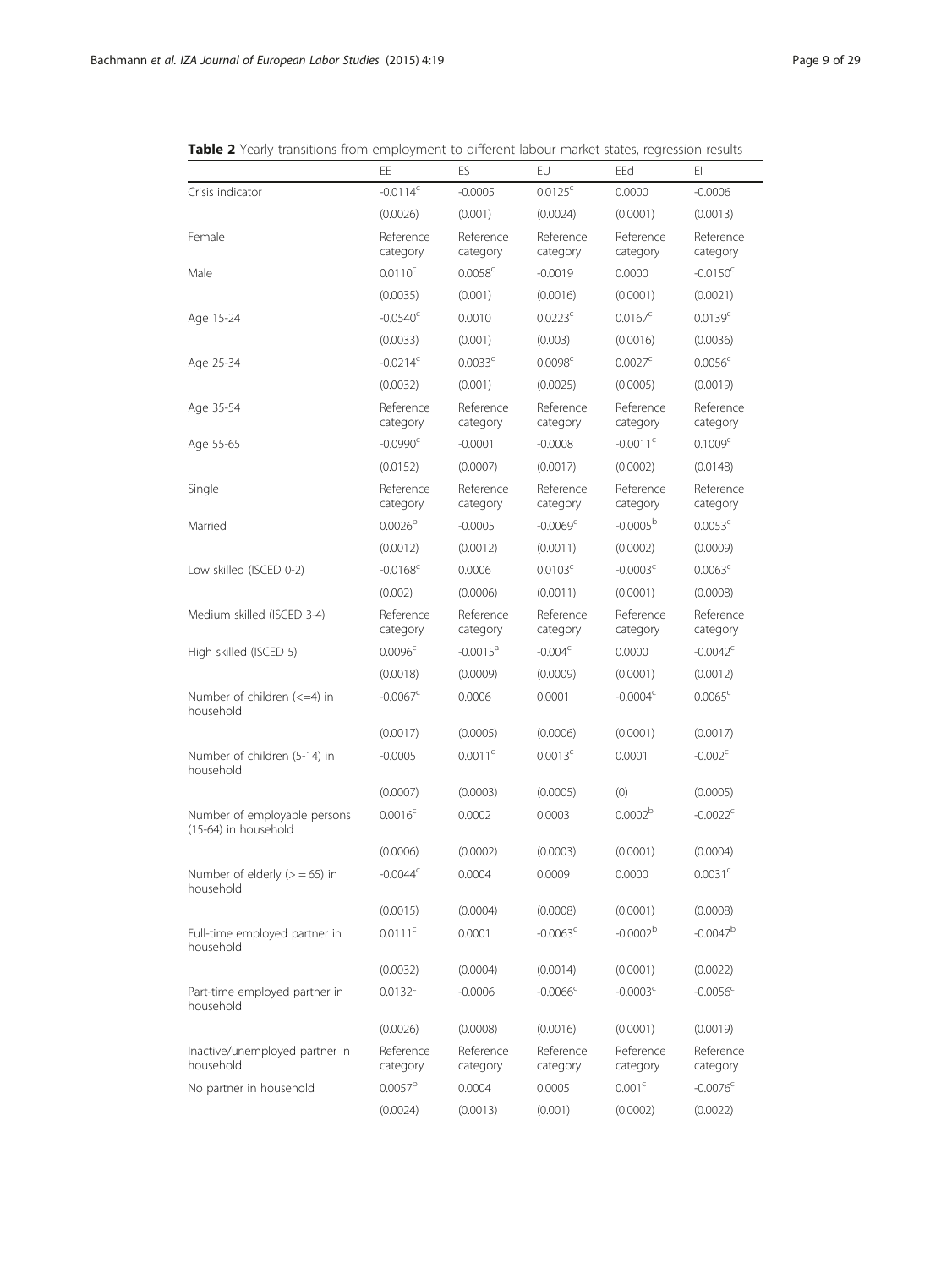| Full-time employed | Reference<br>category  | Reference<br>category | Reference<br>category | Reference<br>category | Reference<br>category |
|--------------------|------------------------|-----------------------|-----------------------|-----------------------|-----------------------|
| Part-time employed | $-0.0382$ <sup>c</sup> | $0.0071^{\circ}$      | $0.0126^{\circ}$      | 0.0029 <sup>c</sup>   | $0.0156^{\circ}$      |
|                    | (0.0023)               | (0.0015)              | (0.0027)              | (0.0006)              | (0.0019)              |
| Occupation dummies | included               | included              | included              | included              | included              |
| Country dummies    | included               | included              | included              | included              | included              |
| Pseudo-R-squared   | 0.1094                 |                       |                       |                       |                       |
| Observations       | 578,331                |                       |                       |                       |                       |

<span id="page-9-0"></span>Table 2 Yearly transitions from employment to different labour market states, regression results (Continued)

EU-SILC, own calculations. Multinomial logit model. <sup>a</sup>/b/<sup>c</sup>: statistically significant at least at the 10%-/5%-/1%-level. – The model includes transitions between the following labour market states: employment (E) (i.e. persons remaining in employment), unemployment (U), self-employment (S), education (Ed) and inactivity (I). – Robust standard errors clustered at the country level in parentheses

unemployed is not statistically significant. This also applies to the other destination states. This is a first indication that higher inflow rates from employment into unemployment, rather than reduced outflow rates from unemployment, brought about the increased unemployment rates in the early phase of the financial and economic crisis.

We now look at heterogeneities of the crisis impact on transitions out of unemployment by gender, age, and skill group. Before the crisis, men had a 6 percentage point higher transition rate from unemployment to employment (Table [7](#page-13-0)). During the Great Recession, men are 3.5 percentage points less likely to make a transition to employment than women. Therefore, while transitions from unemployment to employment did not play an important role in the aggregate, they do explain to some extent why unemployment rose more strongly during the crisis for men than for women.

As for differences between age groups, we see a clear pattern of higher unemploymentto-employment transitions for younger ages before the crisis (Table [8](#page-14-0)). Those aged between 15 and 24 (between 25 and 34), on average, had an 11 percentage points (8.3 percentage points) higher chance of becoming employed compared to the prime age group of those aged 35 to 54.

|                             | E                      | U                      |
|-----------------------------|------------------------|------------------------|
| Female                      | Reference category     | Reference category     |
| Male                        | $0.0147^{\circ}$       | $-0.0058$ <sup>c</sup> |
|                             | (0.0044)               | (0.0021)               |
| Crisis indicator            | $-0.0071$ <sup>c</sup> | $0.0074^c$             |
|                             | (0.0027)               | (0.0014)               |
| Crisis <sup>*</sup> Male    | $-0.0083$ <sup>a</sup> | 0.0088c                |
| Other individual covariates | included               | included               |
| Occupation dummies          | included               | included               |
| Country dummies             | included               | included               |
| Pseudo-R-squared            | 0.1097                 |                        |
| Observations                | 578,331                |                        |

Table 3 Yearly transitions from employment to different labour market states, gender-specific effects of the crisis

EU-SILC, own calculations. Multinomial logit model. <sup>a</sup>/b/<sup>c</sup>: statistically significant at least at the 10%-/5%-/1%-level. – The model includes transitions between the following labour market states: employment (E) (i.e. persons remaining in employment), unemployment (U), self-employment (S), education (Ed) and inactivity (I); only the first two are presented. – Robust standard errors clustered at the country level in parentheses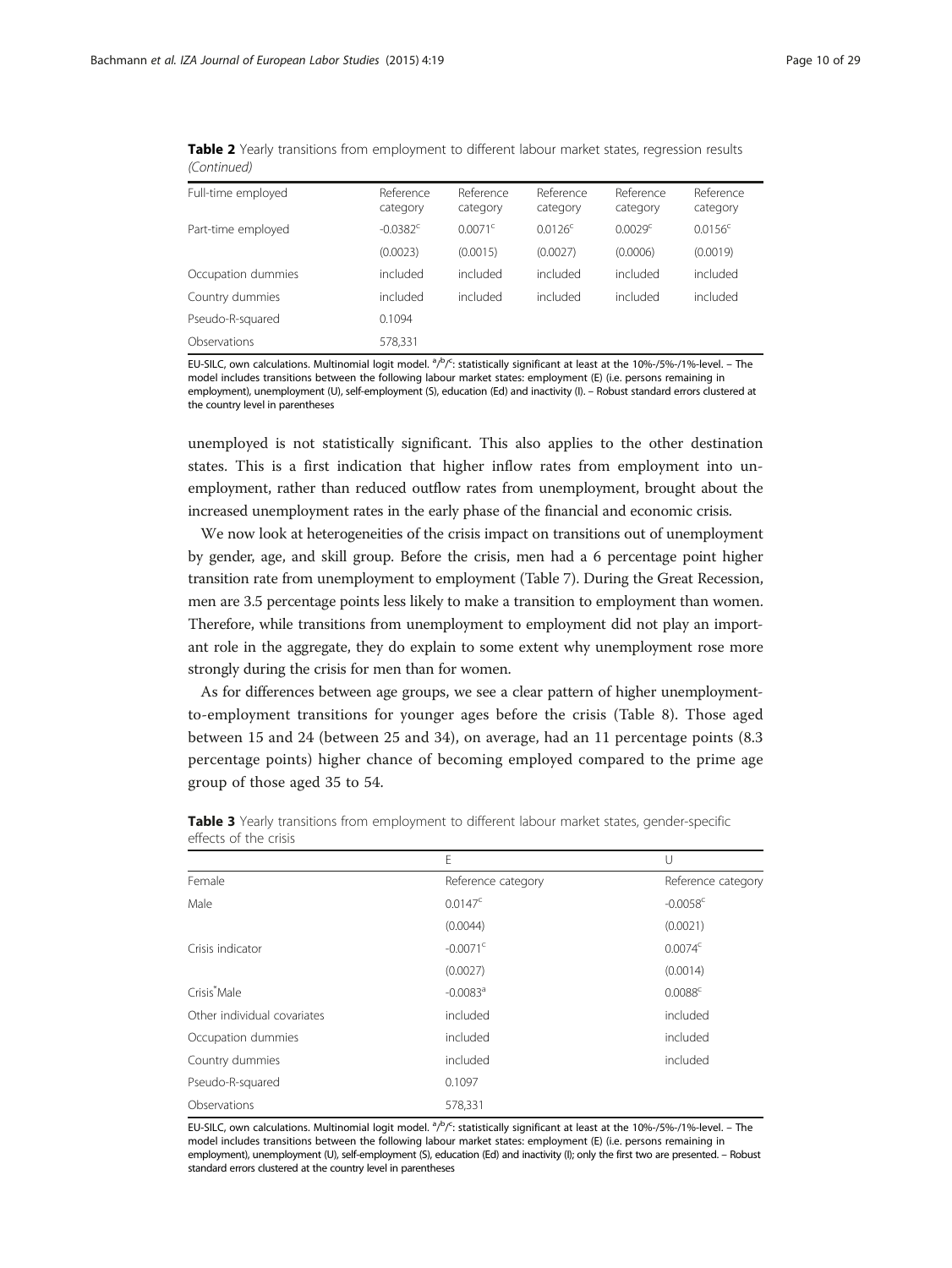|                               | E                      | U                   |
|-------------------------------|------------------------|---------------------|
| Age 15-24                     | $-0.0489$ <sup>c</sup> | $0.0188^c$          |
|                               | (0.0043)               | (0.0029)            |
| Age 25-34                     | $-0.0203^c$            | 0.0098 <sup>c</sup> |
|                               | (0.0036)               | (0.0027)            |
| Age 35-54                     | Reference category     | Reference category  |
| Age 55-65                     | $-0.0992$ <sup>c</sup> | 0.0006              |
|                               | (0.0164)               | (0.0028)            |
| Crisis indicator              | $-0.0099^{\circ}$      | 0.0119 <sup>c</sup> |
|                               | (0.0023)               | (0.0021)            |
| Crisis Age 15-24              | $-0.0077$              | 0.0049 <sup>b</sup> |
|                               | (0.0049)               | (0.0022)            |
| Crisis <sup>*</sup> Age 25-34 | $-0.0022$              | 0.0000              |
|                               | (0.0021)               | (0.0012)            |
| Crisis*Age 55-65              | $-0.0009$              | $-0.0027$           |
|                               | (0.0042)               | (0.002)             |
| Other individualcovariates    | included               | included            |
| Occupation dummies            | included               | included            |
| Country dummies               | included               | included            |
| Pseudo-R-squared              | 0.1095                 |                     |
| Observations                  | 578,331                |                     |

<span id="page-10-0"></span>Table 4 Yearly transitions from employment to different labour market states, age group-specific effects of the crisis

EU-SILC, own calculations. Multinomial logit model. <sup>a</sup>/<sup>b</sup>/<sup>c</sup>: statistically significant at least at the 10%-/5%-/1%-level. – The model includes transitions between the following labour market states: employment (E) (i.e. persons remaining in employment), unemployment (U), self-employment (S), education (Ed) and inactivity (I); only the first two are presented. – Robust standard errors clustered at the country level in parentheses

In contrast, near-retirement ages have an 18.7 percentage points lower transition rate into employment. Considering the impact of the crisis, we only detect a significantly stronger negative impact for the 25 to 34-year-olds compared to the prime-age group. Therefore, the negative impact on young workers, which has been much discussed, does not seem to be driven by the evolution of the transition rate from unemployment to employment.

As for skill groups, we observe that prior to the crisis, low-skilled workers display a 7.5 percentage points lower transition rate from unemployment to employment than medium-skilled persons, while high-skilled workers have a 7.7 percentage points higher rate (see Table [9](#page-15-0)). During the crisis, the high-skilled experience a higher chance of remaining in unemployment than the medium-skilled, indicating a more persistent unemployment for this worker group.

#### 4.2 The role of contract type for labour market transitions

As discussed in Section [2,](#page-1-0) the type of contract a worker holds plays an important role for labour market dynamics. Given our large sample of European countries, we can provide a broader perspective and thereby add to the selected results of Bentolila et al. ([2012](#page-27-0)). We therefore split aggregate employment into permanent and temporary employment, and compute the corresponding Markov transition matrix for the time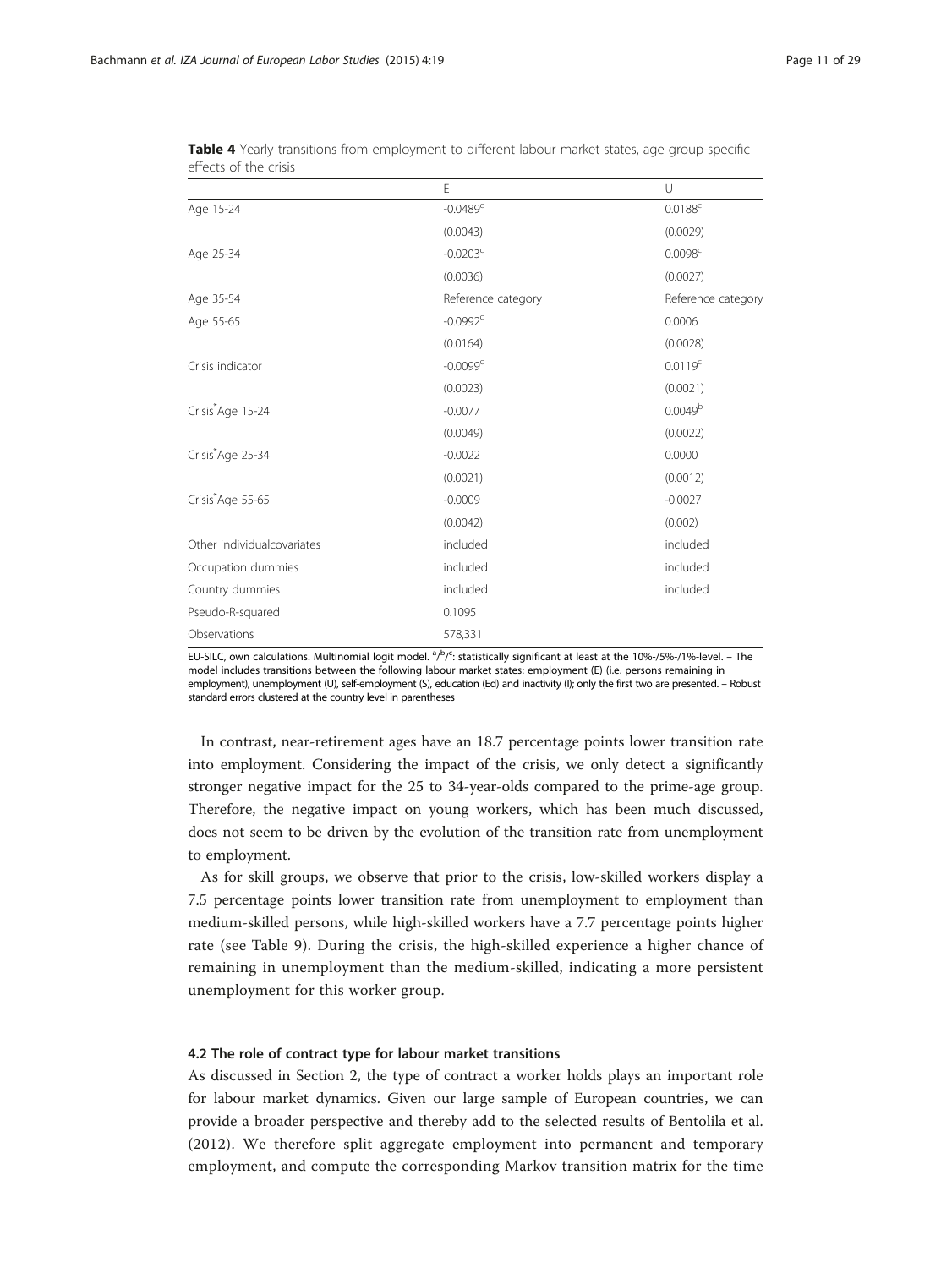|                                  | E                      | $\cup$                |
|----------------------------------|------------------------|-----------------------|
| Low skilled (ISCED 0-2)          | $-0.0174$ <sup>c</sup> | 0.0097 <sup>c</sup>   |
|                                  | (0.0026)               | (0.0016)              |
| Medium skilled (ISCED 3-4)       | Reference category     | Reference category    |
| High skilled (ISCED 5)           | $0.0106^c$             | $-0.0047^{\circ}$     |
|                                  | (0.0023)               | (0.001)               |
| Crisis indicator                 | $-0.0113$ <sup>c</sup> | $0.0118$ <sup>c</sup> |
|                                  | (0.0027)               | (0.0014)              |
| Crisis <sup>*</sup> Low skilled  | 0,0017                 | 0,0010                |
|                                  | (0.0027)               | (0.0034)              |
| Crisis <sup>*</sup> High skilled | $-0,0023$              | 0,0015                |
|                                  | (0.0024)               | (0.002)               |
| Other individualcovariates       | included               | included              |
| Occupation dummies               | included               | included              |
| Country dummies                  | included               | included              |
| Pseudo-R-squared                 | 0,1095                 |                       |
| Observations                     | 578,331                |                       |

<span id="page-11-0"></span>Table 5 Yearly transitions from employment to different labour market states, skill groupspecificeffects of the crisis

EU-SILC, own calculations. Multinominal logit model. <sup>a</sup>/P/<sup>c</sup>: statistically significant at least at the 10%-/5%-/1%-level. – The model includes transitions between the following labour market states: employment (E) (i.e. persons remaining in employment), unemployment (U), self-employment (S), education (Ed) and inactivity (I); only the first two are presented. – Robust standard errors clustered at country level in parentheses

periods before and during the crisis (Table [10\)](#page-16-0). $8$  We begin our analysis with flows from employment.

For Europe as a whole, employment stability declined more strongly for those workers holding a temporary contract than for those with a permanent contract. While the rate at which workers remained employed (either permanent or temporary) from one year to the next declined from 93.3 to 92.3% for permanent workers, it decreased from 82 to 78.2% for temporary workers. Furthermore, during the Great Recession, the transition rate from temporary employment to unemployment increased by more than that of permanent employment to unemployment. Compared to the pre-crisis period, during the crisis the transition rate to unemployment increased by 4.1 percentage points for temporary workers and by 1.3 percentage points for permanent workers. Finally, during the crisis the transitions from temporary employment to permanent employment declined strongly, i.e. temporary employment was much less of a stepping stone to permanent employment during the crisis than during the pre-crisis period.

These findings are generally confirmed by the econometric evidence, which reveals a significant increase in the transition rate from permanent employment to unemployment of 1.02 percentage points and an also significant but quantitatively much more important increase in the transition rate from temporary employment to unemployment of 4.85 percentage points (Table [11\)](#page-17-0). The regression results also show that, when controlling for composition effects, employment stability did not decline significantly during the recession for both permanent employment and temporary employment. This result for temporary employment may appear surprising at first glance. However, it should be noted that the outflow rate from temporary employment, which mirrors its stability, mainly consists of the transition rates to permanent employment and to unemployment.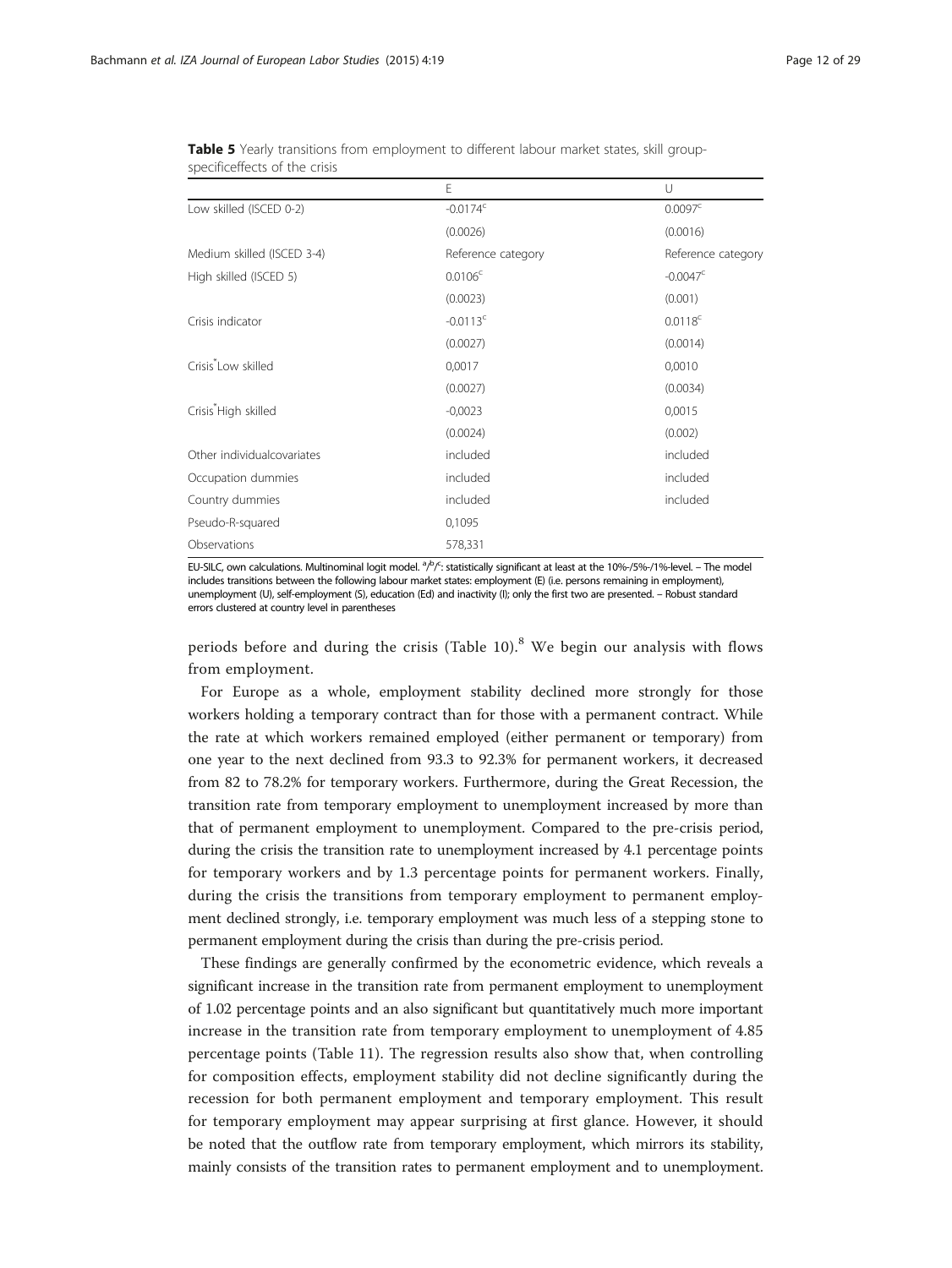|                                                         | UU                     | UE                     | US                     | UEd                    | UI                     |
|---------------------------------------------------------|------------------------|------------------------|------------------------|------------------------|------------------------|
| Crisis indicator                                        | 0.0466                 | $-0.0401^{\rm b}$      | $-0.0030$              | 0.0018                 | $-0.0053$              |
|                                                         | (0.0301)               | (0.0167)               | (0.0031)               | (0.0013)               | (0.0125)               |
| Female                                                  | Reference<br>category  | Reference<br>category  | Reference<br>category  | Reference<br>category  | Reference<br>category  |
| Male                                                    | $0.0258$ <sup>a</sup>  | $0.0488^{\circ}$       | $0.0226^c$             | $-0.0022^{b}$          | $-0.095$ <sup>c</sup>  |
|                                                         | (0.0149)               | (0.0135)               | (0.0008)               | (0.0009)               | (0.0084)               |
| Age 15-24                                               | $-0.1019c$             | $0.1024^c$             | $-0.0125$ <sup>c</sup> | $0.0578$ <sup>c</sup>  | $-0.0458$ <sup>c</sup> |
|                                                         | (0.0233)               | (0.014)                | (0.0039)               | (0.0061)               | (0.0102)               |
| Age 25-34                                               | $-0.0619$ <sup>c</sup> | 0.076 <sup>c</sup>     | $-0.0016$              | $0.0171^{\circ}$       | $-0.0298$ <sup>c</sup> |
|                                                         | (0.0139)               | (0.012)                | (0.0018)               | (0.0033)               | (0.0069)               |
| Age 35-54                                               | Reference<br>category  | Reference<br>category  | Reference<br>category  | Reference<br>category  | Reference<br>category  |
| Age 55-65                                               | 0.0238                 | $-0.1885$ <sup>c</sup> | $-0.0157^{\circ}$      | $-0.01c$               | 0.1904 <sup>c</sup>    |
|                                                         | (0.0172)               | (0.0212)               | (0.0025)               | (0.0022)               | (0.0206)               |
| Single                                                  | Reference<br>category  | Reference<br>category  | Reference<br>category  | Reference<br>category  | Reference<br>category  |
| Married                                                 | $-0.0045$              | $-0.0058$              | $-0.0016$              | $-0.0033$ <sup>c</sup> | 0.0151 <sup>c</sup>    |
|                                                         | (0.0095)               | (0.0064)               | (0.0025)               | (0.001)                | (0.0055)               |
| Low skilled (ISCED 0-2)                                 | $0.0692^{\circ}$       | $-0.0725$ <sup>c</sup> | $-0.0113$ <sup>c</sup> | $-0.0049c$             | $0.0195^c$             |
|                                                         | (0.0154)               | (0.0141)               | (0.0014)               | (0.0008)               | (0.0039)               |
| Medium skilled (ISCED 3-4)                              | Reference<br>category  | Reference<br>category  | Reference<br>category  | Reference<br>category  | Reference<br>category  |
| High skilled (ISCED 5)                                  | $-0.0577^{\circ}$      | 0.069 <sup>c</sup>     | $0.0175^{\circ}$       | $0.0041^{\circ}$       | $-0.0329$ <sup>c</sup> |
|                                                         | (0.0139)               | (0.0135)               | (0.0038)               | (0.0014)               | (0.0044)               |
| Number of children $\left( <=4 \right)$ in<br>household | $-0.0132$ <sup>c</sup> | $-0.018$ <sup>c</sup>  | 0.0004                 | $-0.0025$ <sup>a</sup> | 0.0332c                |
|                                                         | (0.0044)               | (0.0049)               | (0.0031)               | (0.0013)               | (0.0031)               |
| Number of children (5-14) in<br>household               | $-0.0015$              | 0.0006                 | $-0.0001$              | 0.0006                 | 0.0004                 |
|                                                         | (0.0033)               | (0.0037)               | (0.0014)               | (0.0006)               | (0.0024)               |
| Number of employable persons<br>(15-64) in household    | 0.0093 <sup>a</sup>    | 0.0010                 | $-0.0003$              | 0.0003                 | $-0.0103$ <sup>c</sup> |
|                                                         | (0.0055)               | (0.0041)               | (0.0006)               | (0.0003)               | (0.0033)               |
| Number of elderly $(>= 65)$ in<br>household             | 0.016 <sup>b</sup>     | $-0.0233$ <sup>c</sup> | $-0.0005$              | 0.0008                 | 0.0071 <sup>c</sup>    |
|                                                         | (0.008)                | (0.0073)               | (0.0019)               | (0.0014)               | (0.0025)               |
| Full-time employed partner in<br>household              | $-0.0594^{b}$          | 0.0398                 | 0.0036                 | 0.0005                 | $0.0155^{\rm b}$       |
|                                                         | (0.0253)               | (0.0264)               | (0.0043)               | (0.0015)               | (0.0069)               |
| Part-time employed partner in<br>household              | $-0.0487$ <sup>a</sup> | $0.0568$ <sup>a</sup>  | 0.01 <sup>a</sup>      | $-0.0069c$             | $-0.0112$              |
|                                                         | (0.0285)               | (0.0313)               | (0.0054)               | (0.0012)               | (0.0144)               |
| Inactive/unemployed partner in<br>household             | Reference<br>category  | Reference<br>category  | Reference<br>category  | Reference<br>category  | Reference<br>category  |
| No partner in household                                 | $0.0395^{b}$           | $-0.0167$              | $-0.0133$ <sup>c</sup> | 0.0021                 | $-0.0116$              |

<span id="page-12-0"></span>Table 6 Yearly transitions from unemployment to different labour market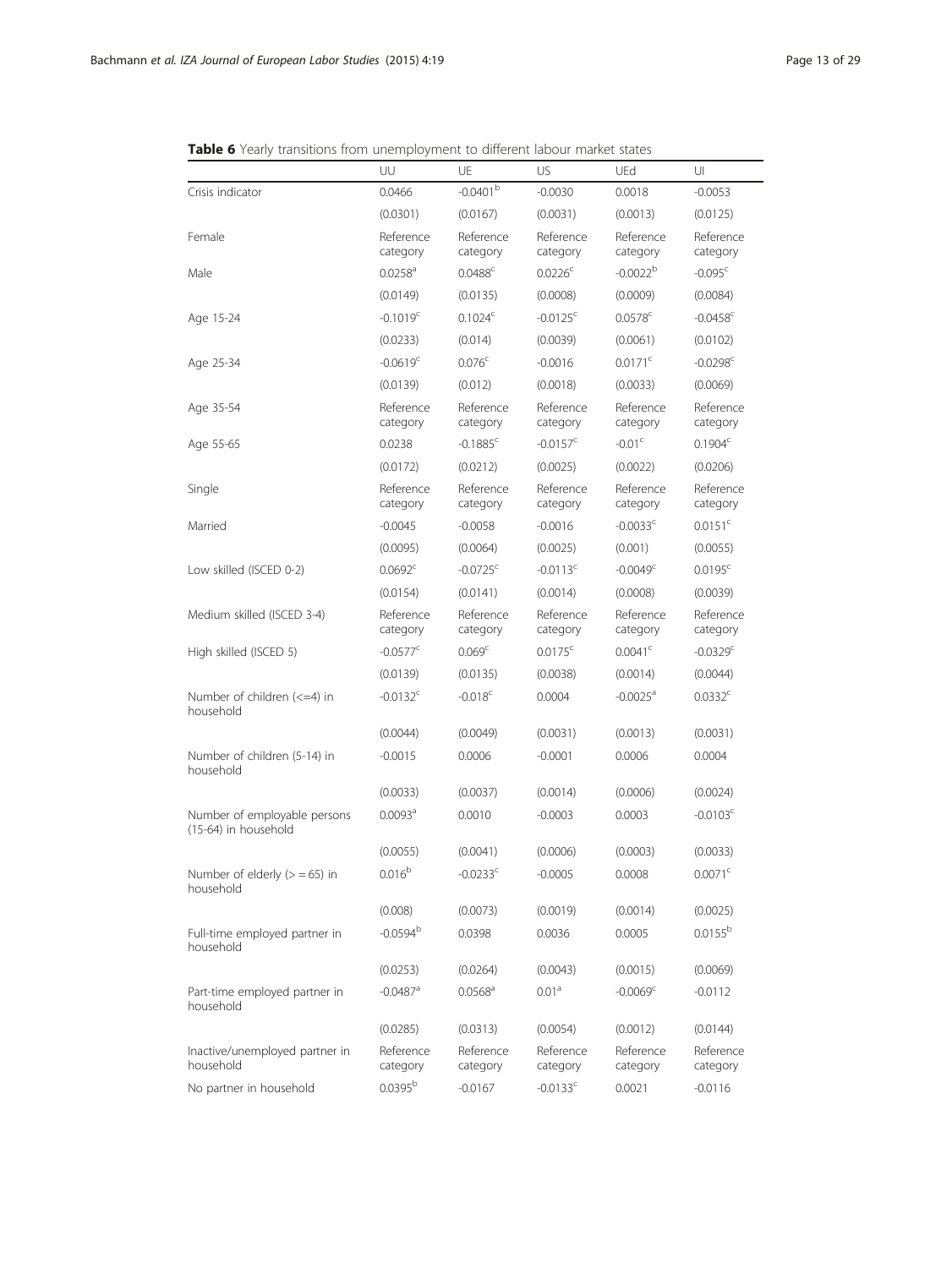<span id="page-13-0"></span>

|  |  | Table 6 Yearly transitions from unemployment to different labour market states (Continued) |  |  |  |
|--|--|--------------------------------------------------------------------------------------------|--|--|--|
|--|--|--------------------------------------------------------------------------------------------|--|--|--|

|                  | (0.0175) | (0.0127) | (0.0047) | (0.0028) | (0.0086) |
|------------------|----------|----------|----------|----------|----------|
| Pseudo-R-squared | 0.086    |          |          |          |          |
| Observations     | 69.281   |          |          |          |          |

EU-SILC, own calculations. Multinomial logit model. <sup>a</sup>/<sup>b</sup>/<sup>c</sup>: statistically significant at least at the 10%-/5%-/1%-level. – The model includes transitions between the following labour market states: employment (E) (i.e. persons remaining in employment), unemployment (U), self-employment (S), education (Ed) and inactivity (I). – Robust standard errors clustered at country level in parentheses

The net effect on the outflow rate was insignificant, because of offsetting effects: the transition rate to permanent employment significantly declined, and the transition rate to unemployment significantly increased. Hence, the crisis did not significantly affect the stability of temporary employment.

The regression results also point to strong gender differences with respect to the contract type of employment. For instance, men are 0.5 percentage points less likely to remain in permanent employment than women during the crisis; for the latter, the crisis has no significant impact. Furthermore, the crisis increases flows from permanent employment to unemployment especially for men, since their rate of becoming unemployed out of permanent employment increases by 0.6 percentage points more than for women (Table [12\)](#page-17-0). However, this picture changes when we focus on temporary employment as state of origin. The transition rate from temporary employment to unemployment increases by 4.2 percentage points more for men than for women (see Table [13\)](#page-18-0). This means that the strong effect of the crisis on men is to a large extent triggered by the upsurge in transitions from temporary employment to unemployment.

As for heterogeneous effects for age groups, we observe only few statistically significant different impacts of the crisis by age (Table [14\)](#page-18-0). On the one hand, the crisis decreases the rate at which workers remain in permanent employment by 1 percentage point for the youngest age group, signaling a substantial reduction in permanent job stability. On the other hand, the oldest age group is marginally less likely (by 0.3 percentage points) to become unemployed out of permanent employment during the crisis than the reference

|                             | U                   | E                     |
|-----------------------------|---------------------|-----------------------|
| Male                        | 0.0053              | $0.0612^c$            |
|                             | (0.0137)            | (0.0124)              |
| Crisis indicator            | 0.0182              | $-0.0193$             |
|                             | (0.0277)            | (0.0158)              |
| Crisis <sup>*</sup> Male    | 0.0534 <sup>c</sup> | $-0.035$ <sup>c</sup> |
|                             | (0.0074)            | (0.0051)              |
| Other individual covariates | included            | included              |
| Country dummies             | included            | included              |
| Year dummies                | included            | included              |
| Pseudo-R-squared            | 0.0863              |                       |
| Observations                | 69,281              |                       |

Table 7 Yearly transitions from unemployment to different labour market states, gender-specific effects of the crisis

EU-SILC, own calculations. Multinomial logit model.  $a/b/c$ : statistically significant at least at the 10%-/5%-/1%-level. -Transitions take place between the following labour market states: employment (E), unemployment (U), self-employment (S), education (Ed) and inactivity (I); only the first two are presented. – Robust standard errors clustered at country level in parentheses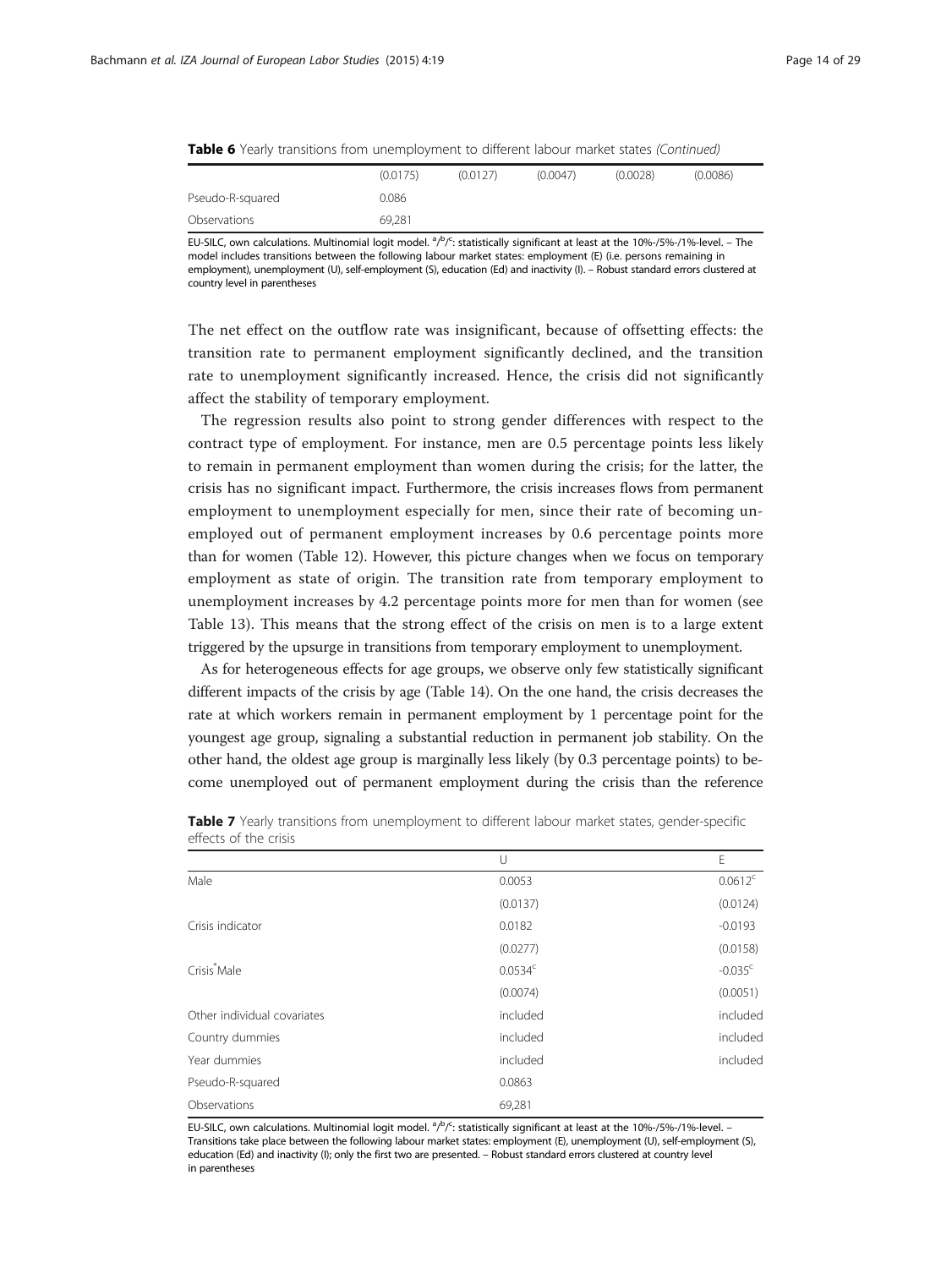|                               | $\cup$             | E                      |
|-------------------------------|--------------------|------------------------|
| Age 15-24                     | $-0.1039c$         | 0.1099 <sup>c</sup>    |
|                               | (0.028)            | (0.0154)               |
| Age 25-34                     | $-0.0683^c$        | 0.0829 <sup>c</sup>    |
|                               | (0.0174)           | (0.0112)               |
| Age 35-54                     | Reference category | Reference category     |
| Age 55-65                     | 0.0227             | $-0.1872$ <sup>c</sup> |
|                               | (0.0218)           | (0.0225)               |
| Crisis indicator              | 0.0390             | $-0.031$ <sup>a</sup>  |
|                               | (0.0326)           | (0.0174)               |
| Crisis <sup>*</sup> Age 15-24 | 0.0005             | $-0.0193$              |
|                               | (0.0191)           | (0.0127)               |
| Crisis Age 25-34              | 0.0175             | $-0.0163^{b}$          |
|                               | (0.0116)           | (0.0071)               |
| Crisis*Age 55-65              | 0.0091             | $-0.0049$              |
|                               | (0.0215)           | (0.019)                |
| Other individual covariates   | included           | included               |
| Country dummies               | included           | included               |
| Year dummies                  | included           | included               |
| Pseudo-R-squared              | 0.0862             |                        |
| Observations                  | 69,281             |                        |

<span id="page-14-0"></span>

| Table 8 Yearly transitions from unemployment to different labour market states, age group effects |  |  |  |
|---------------------------------------------------------------------------------------------------|--|--|--|
| of the crisis                                                                                     |  |  |  |

EU-SILC, own calculations. Multinomial logit model.  $a/b/c$ : statistically significant at least at the 10%-/5%-/1%-level. -Transitions take place between the following labour market states: employment (E), unemployment (U), self-employment (S), education (Ed) and inactivity (I); only the first two are presented. – Robust standard errors clustered at country level in parentheses

group. However, this picture changes if we look at temporary employment as state of origin. In general, the older age cohorts are by 5 percentage points less likely to remain in temporary employment than the middle-aged group. Furthermore, in the crisis the temporary-employment-to-unemployment transition rate for 15 to 24-year-olds was nearly 3 percentage points higher than the transition rate of the 35 to 54-year-olds (Table [15\)](#page-19-0).

We observe a similar pattern for skill groups, i.e. there are no major changes for transitions out of permanent employment during the crisis (Table [16\)](#page-20-0). The crisis does not negatively affect the rate at which the low-skilled remain in permanent employment but does negatively impact the medium-skilled workers. However, for temporary employment as state of origin, we find that the transition probabilities of the high-skilled workers were affected most by the crisis (Table [17\)](#page-20-0). Flows from temporary employment to unemployment increase by up to 2.8 percentage points more for high-skilled than for medium skilled workers.

Turning to labour market flows out of unemployment, the descriptive statistics reveal that the transition rate from unemployment to permanent employment declined by 2.7 percentage points, the transition rate to temporary employment by 1.5 percentage points (Table [10](#page-16-0)). Interestingly, the regression results reveal that while the decrease of the transition rate from unemployment to permanent is significant, the decline in the transition rate from unemployment to temporary employment is not (Table [11](#page-17-0)). Therefore, temporary employment at least did not lose its job-creating role even in the time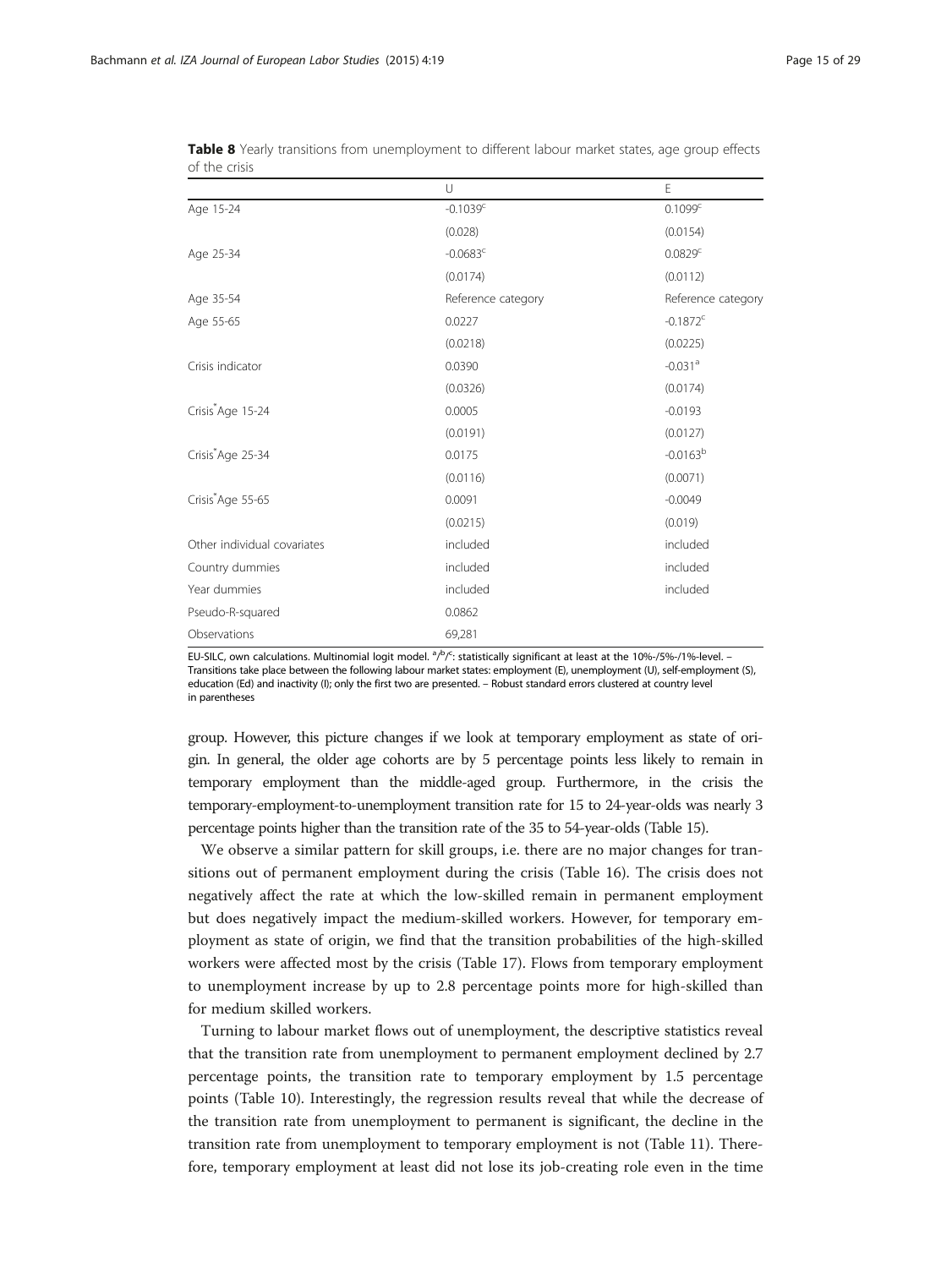|                                  | U                   | E                      |
|----------------------------------|---------------------|------------------------|
| Low skilled (ISCED 0-2)          | $0.0555^c$          | $-0.0749$ <sup>c</sup> |
|                                  | (0.0204)            | (0.0153)               |
| Medium skilled (ISCED 3-4)       | Reference category  | Reference category     |
| High skilled (ISCED 5)           | $-0.077^{\circ}$    | $0.0767^{\circ}$       |
|                                  | (0.0139)            | (0.0124)               |
| Crisis indicator                 | 0.0246              | $-0.0395$ <sup>c</sup> |
|                                  | (0.0217)            | (0.0129)               |
| Crisis <sup>*</sup> Low skilled  | 0.0320              | 0.0065                 |
|                                  | (0.0315)            | (0.0199)               |
| Crisis <sup>*</sup> High skilled | 0.0483 <sup>b</sup> | $-0.0178$              |
|                                  | (0.0206)            | (0.0135)               |
| Other individual covariates      | included            | included               |
| Country dummies                  | included            | included               |
| Year dummies                     | included            | included               |
| Pseudo-R-squared                 | 0.0864              |                        |
| Observations                     | 69,281              |                        |

<span id="page-15-0"></span>Table 9 Yearly transitions from unemployment to different labour market states, skill group-specific effects of the crisis

EU-SILC, own calculations. Multinomial logit model. <sup>a</sup>/b/<sup>c</sup>: statistically significant at least at the 10%-/5%-/1%-level. -Transitions take place between the following labour market states: employment (E), unemployment (U), self-employment (S), education (Ed) and inactivity (I); only the first two are presented. – Robust standard errors clustered at country level in parentheses

of the economic crisis and thus might potentially serve as one important instrument in order to re-build European labour markets.<sup>9</sup>

Looking at heterogeneous effects, the more pronounced effect of the crisis on men, which was shown above for transitions emanating from employment, also holds for transitions from unemployment to temporary employment, as Table [18](#page-21-0) shows. The rate at which the unemployed find a temporary job drops by 1.8 percentage points for men; for women, this rate remains constant during the crisis.

Furthermore, for the different age groups, we do not discover any heterogeneous effects when disaggregating the flows from unemployment into temporary and permanent employment (Table [19](#page-21-0)). Finally, Table [20](#page-22-0) suggests that highly skilled persons have been affected more by the economic crisis in one respect: Their transition rates into permanent employment decrease by 2.1 percentage points more than that of the medium-skilled group.

#### 4.3 Inflows vs. outflows and cross-country differences

The previous descriptive and econometric evidence shows that the worker flows between employment and unemployment strongly changed during the crisis, while other labour market transitions were affected to a much smaller extent. Hence, the increase of the aggregate unemployment rate during the crisis was mainly driven by transitions from employment to unemployment and vice versa. Therefore, in the final step of the analysis, we compare the change in flows in and out of unemployment for the European countries in order to shed light on the countries' adjustment patterns to the crisis. For this, we use the descriptive evidence computed from EU-SILC and EU-LFS, which allows us to take into account the maximum number of countries (see Section [2\)](#page-1-0).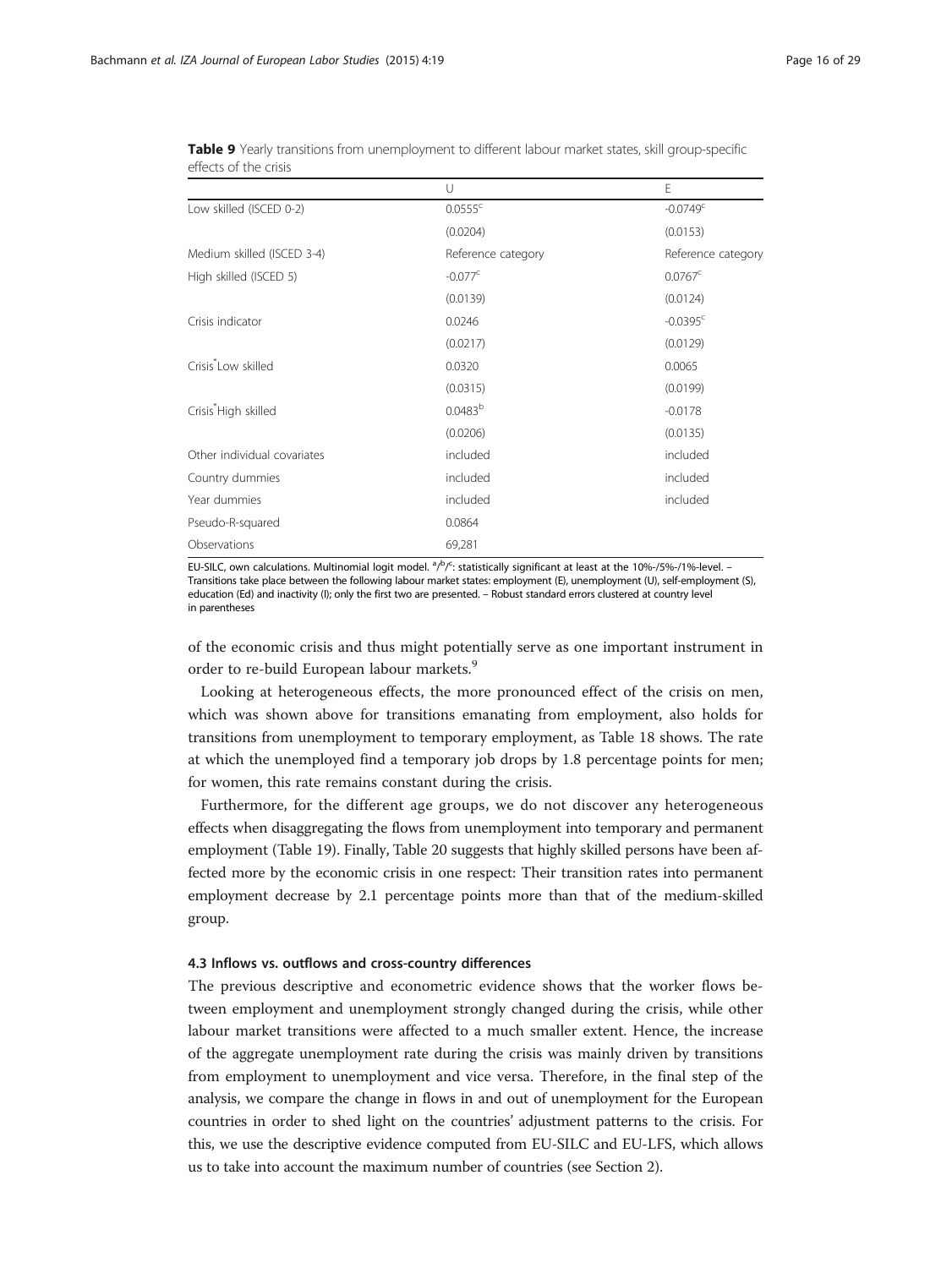| Origin              | Destination        |                    |                     |                                   |      |      |                    |                    |                     |                                   |      |      |
|---------------------|--------------------|--------------------|---------------------|-----------------------------------|------|------|--------------------|--------------------|---------------------|-----------------------------------|------|------|
|                     | Perm<br>employment | Temp<br>employment | Self-<br>employment | Unemployment Education Inactivity |      |      | Perm<br>employment | Temp<br>employment | Self-<br>employment | Unemployment Education Inactivity |      |      |
|                     | Pre-crisis         |                    |                     |                                   |      |      | During the crisis  |                    |                     |                                   |      |      |
| Perm<br>Employment  | 90.3               | 3.0                | 1.2                 | 2.0                               | 0.3  | 3.2  | 89.7               | 2.6                | 1.3                 | 3.3                               | 0.3  | 3.0  |
| Temp<br>employment  | 27.2               | 54.8               | 2.1                 | 9.8                               | 2.0  | 4.1  | 23.1               | 55.1               | 2.2                 | 13.9                              | 1.8  | 3.9  |
| Self-<br>employment | 4.8                | 1.7                | 87                  | 1.8                               | 0.2  | 4.5  | 3.7                | 1.6                | 87.7                | 2.4                               | 0.3  | 4.4  |
| Unemployment        | 11.8               | 16                 | 3.7                 | 51.9                              | 2.2  | 14.5 | 9.1                | 14.5               | 3.6                 | 56.7                              | 3.0  | 13.1 |
| Education           | 6.2                | 7.2                | 0.9                 | 4.9                               | 77.7 | 3.2  | 3.9                | 5.6                | 1.0                 | 6.8                               | 79.7 | 3.0  |
| Inactivity          | 3.3                | 1.9                | 1.5                 | 2.8                               | 0.7  | 89.7 | 2.6                | 1.7                | 1.7                 | 3.5                               | 0.8  | 89.7 |
| Total               | 43.7               | 8.0                | 10.1                | 6.6                               | 8.0  | 23.6 | 41.6               | 7.7                | 11.1                | 8.3                               | 8.6  | 22.8 |

<span id="page-16-0"></span>Table 10 Yearly Markov transition matrix for all countries, detailed employment states

EU-SILC, own calculations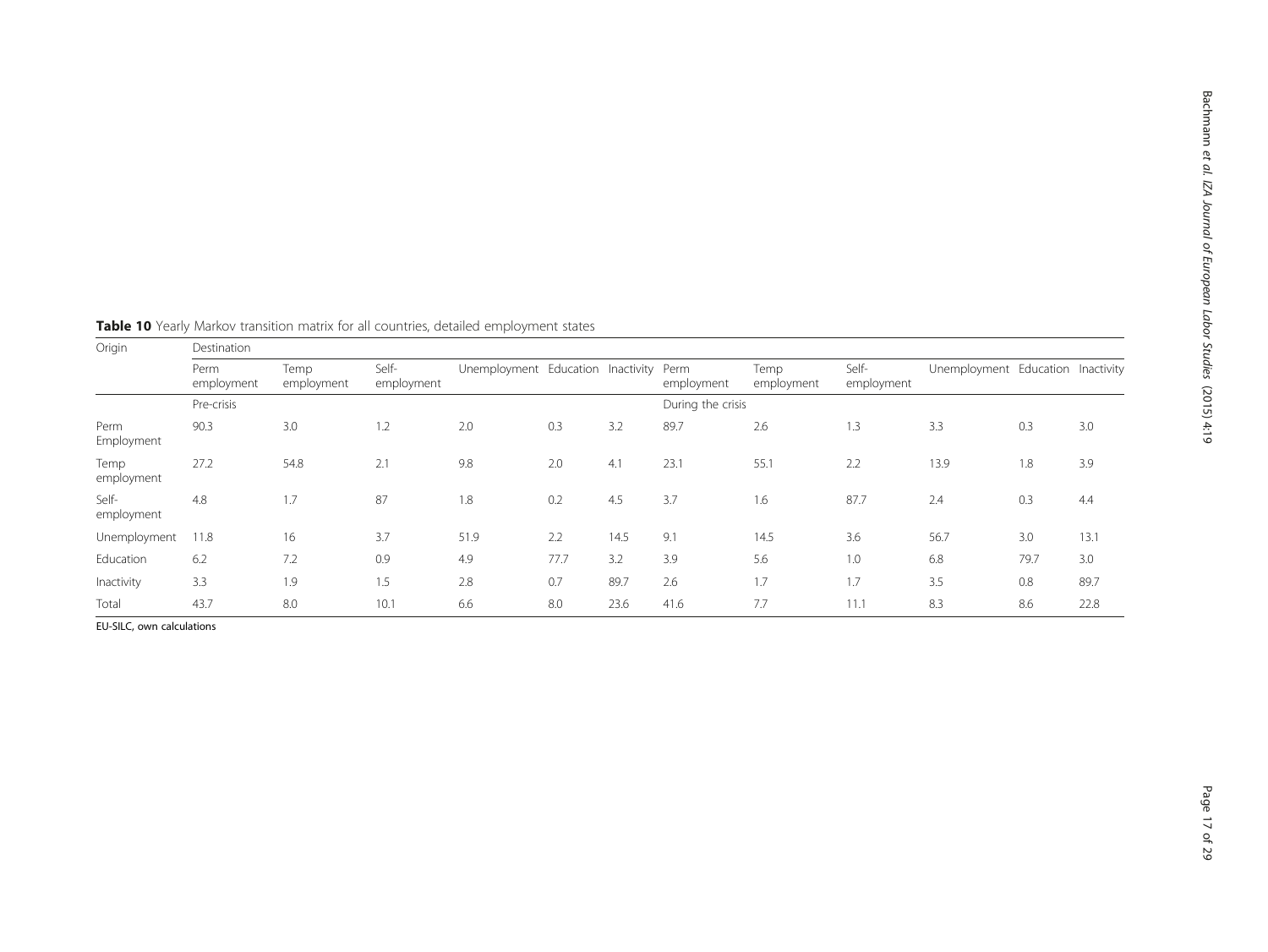|       | PermE                  | TempE         |           |                  | Ed                  |                  |
|-------|------------------------|---------------|-----------|------------------|---------------------|------------------|
| PermE | $-0.0016$              | $-0.0055^{b}$ | $-0.0012$ | $0.0102^{\circ}$ | 0.0000 <sup>a</sup> | $-0.002^{\circ}$ |
|       | (0.0028)               | (0.0028)      | (0.001)   | (0.0015)         | 0.0000              | (0.0006)         |
| TempE | $-0.0441$ <sup>c</sup> | $-0.0013$     | $-0.0016$ | $0.0485^{b}$     | 0.0003              | $-0.0018$        |
|       | (0.0158)               | (0.0109)      | (0.0013)  | (0.0194)         | (0.0004)            | (0.0015)         |
| U     | $-0.0225$ <sup>c</sup> | $-0.0158$     | $-0.0035$ | 0.0468           | 0.0013              | $-0.0063$        |
|       | (0.0044)               | (0.016)       | (0.0034)  | (0.0335)         | (0.0013)            | (0.013)          |
|       |                        |               |           |                  |                     |                  |

<span id="page-17-0"></span>**Table 11** Crisis indicator for different labour market transitions, detailed employment states

EU-SILC, own calculations. <sup>a</sup>/<sup>b</sup>/<sup>c</sup>: statistically significant at least at the 10%-/5%-/1%-level. The three rows display the marginal effects on the crisis indicator from three separate multinomial logit models for the origin states permanent employment (PermE), temporary employment (TempE) and unemployment (U). – Robust standard errors clustered at country level in parentheses

The inflow rate into unemployment was much stronger than the decrease in the outflow rate (see Fig. [2\)](#page-22-0). For the sample average, these growth rates amounted to 36% and -9.6%, respectively. Furthermore, while the overwhelming majority of countries mirror this overall adjustment pattern, there was relatively strong heterogeneity in the degree by which countries reacted to the crisis. On the one side of the spectrum, there are those countries which were very strongly hit by the crisis and which feature the highest increase in unemployment inflows. These countries include the Baltic States, Ireland, and Spain. On the other side of the spectrum, countries such as Germany and Poland did not experience a strong recession, and therefore the flow rates did not change by much.

At least in some countries of the European Union, aggregate labour market dynamics are likely to be strongly influenced by the prevalence of temporary contracts.<sup>10</sup> We therefore analyse the flow rates from permanent and temporary employment to unemployment in more detail. For Europe as a whole, Fig. [3](#page-23-0) shows that the increase in the transition rate from permanent employment to unemployment was actually higher (+65%) than the increase in the transition rate from temporary employment to unemployment (+42%). This aggregate figure hides strong country heterogeneity. On the

|                             | PermE                  | TempE                 | U                      |
|-----------------------------|------------------------|-----------------------|------------------------|
| Female                      | Reference category     | Reference category    | Reference category     |
| Male                        | $0.0132^c$             | $-0.002$ <sup>a</sup> | $-0.0039$ <sup>a</sup> |
|                             | (0.0049)               | (0.0011)              | (0.002)                |
| Crisis indicator            | 0.0014                 | $-0.0055^{b}$         | $0.0065^{\circ}$       |
|                             | (0.0031)               | (0.0024)              | (0.001)                |
| Crisis <sup>*</sup> Male    | $-0.0055$ <sup>c</sup> | $-0.0001$             | $0.0062^c$             |
|                             | (0.002)                | (0.0024)              | (0.0015)               |
| Other individual covariates | included               | included              | included               |
| Occupation dummies          | included               | included              | included               |
| Country dummies             | included               | included              | included               |
| Pseudo-R-squared            | 0.0925                 |                       |                        |
| Observations                | 402,731                |                       |                        |

Table 12 Yearly transitions from permanent employment to different labour market states, gender-specific effects of the crisis

EU-SILC, own calculations. No data available for Denmark and the United Kingdom. Multinomial logit model. <sup>a</sup>/P/<sup>C</sup> : statistically significant at least at the 10%-/5%-/1%-level. Transitions take place between the following labour market states: Permanent employment (PermE), temporary employment, (TempE) unemployment (U), self-employment (S), education (Ed) and inactivity (I); only the first three are presented. – Robust standard errors clustered at country level in parentheses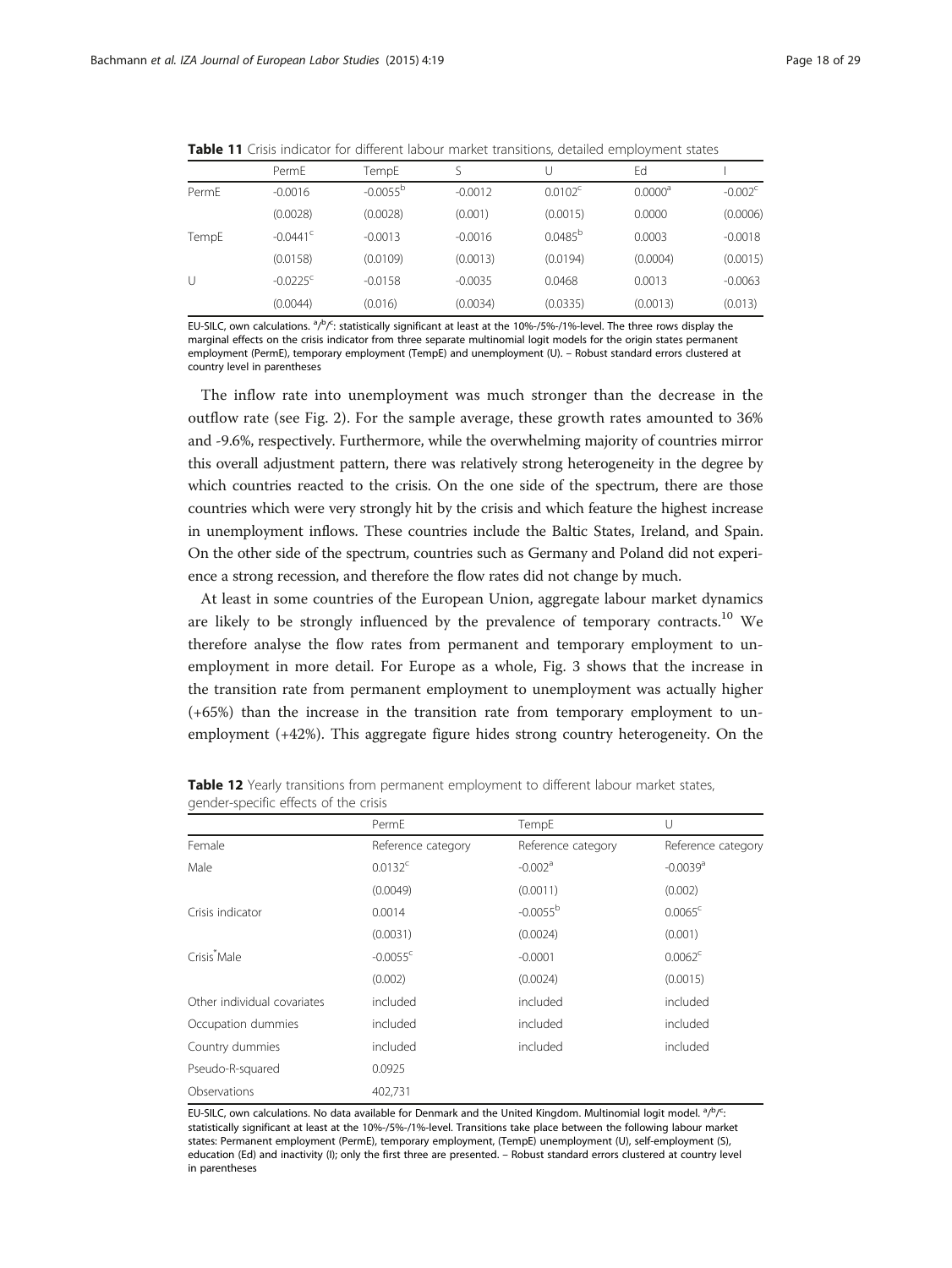|                             | TempE              | PermE                  | U                      |
|-----------------------------|--------------------|------------------------|------------------------|
| Female                      | Reference category | Reference category     | Reference category     |
| Male                        | 0.0033             | $0.0367^{\circ}$       | $-0.0256$ <sup>c</sup> |
|                             | (0.0223)           | (0.0134)               | (0.0076)               |
| Crisis indicator            | 0.0046             | $-0.0292$ <sup>a</sup> | 0.0249 <sup>b</sup>    |
|                             | (0.0165)           | (0.0175)               | (0.0118)               |
| Crisis <sup>*</sup> Male    | $-0.0113$          | $-0.0271$              | $0.0421^{b}$           |
|                             | (0.029)            | (0.0178)               | (0.0164)               |
| Other individual covariates | included           | included               | included               |
| Occupation dummies          | included           | included               | included               |
| Country dummies             | included           | included               | included               |
| Pseudo-R-squared            | 0.0786             |                        |                        |
| Observations                | 62,439             |                        |                        |

<span id="page-18-0"></span>

| Table 13 Yearly transitions from temporary employment to different labour market states, |  |  |  |  |
|------------------------------------------------------------------------------------------|--|--|--|--|
| gender-specific effects of the crisis                                                    |  |  |  |  |

|                               | PermE                  | TempE                  | $\cup$              |
|-------------------------------|------------------------|------------------------|---------------------|
| Age 15-24                     | $-0.0785$ <sup>c</sup> | $0.0415^c$             | $0.0142^c$          |
|                               | (0.0056)               | (0.0044)               | (0.0039)            |
| Age 25-34                     | $-0.0345$ <sup>c</sup> | $0.0154^c$             | $0.0075^{\circ}$    |
|                               | (0.0025)               | (0.0013)               | (0.002)             |
| Age 35-54                     | Reference category     | Reference category     | Reference category  |
| Age 55-65                     | $-0.1104c$             | $-0.0071$ <sup>a</sup> | 0.0050              |
|                               | (0.0136)               | (0.0037)               | (0.0043)            |
| Crisis indicator              | $-0.0014$              | $-0.0056$ <sup>a</sup> | 0.0106 <sup>c</sup> |
|                               | (0.0036)               | (0.003)                | (0.0016)            |
| Crisis <sup>*</sup> Age 15-24 | $-0.01c$               | 0.0043                 | 0.0036              |
|                               | (0.0034)               | (0.0027)               | (0.0023)            |
| Crisis <sup>*</sup> Age 25-34 | 0.0014                 | $-0.0010$              | $-0.0008$           |
|                               | (0.0026)               | (0.0018)               | (0.001)             |
| Crisis <sup>*</sup> Age 55-65 | 0.0035                 | $-0.0018$              | $-0.0034^{b}$       |
|                               | (0.003)                | (0.0023)               | (0.0016)            |
| Other individual covariates   | included               | included               | included            |
| Occupation dummies            | included               | included               | included            |
| Country dummies               | included               | included               | included            |
| Pseudo-R-squared              | 0.0924                 |                        |                     |
| Observations                  | 402,731                |                        |                     |

Table 14 Yearly transitions from permanent employment to different labour market states, age group-specific effects of the crisis

EU-SILC, own calculations. No data available for Denmark and the United Kingdom. Multinomial logit model. <sup>a</sup>/P/<sup>C</sup> : statistically significant at least at the 10%-/5%-/1%-level. Transitions take place between the following labour market states: Permanent employment (PermE), temporary employment, (TempE) unemployment (U), self-employment (S), education (Ed) and inactivity (I); only estimates for the first three categories are presented. – Robust standard errors clustered at country level in parentheses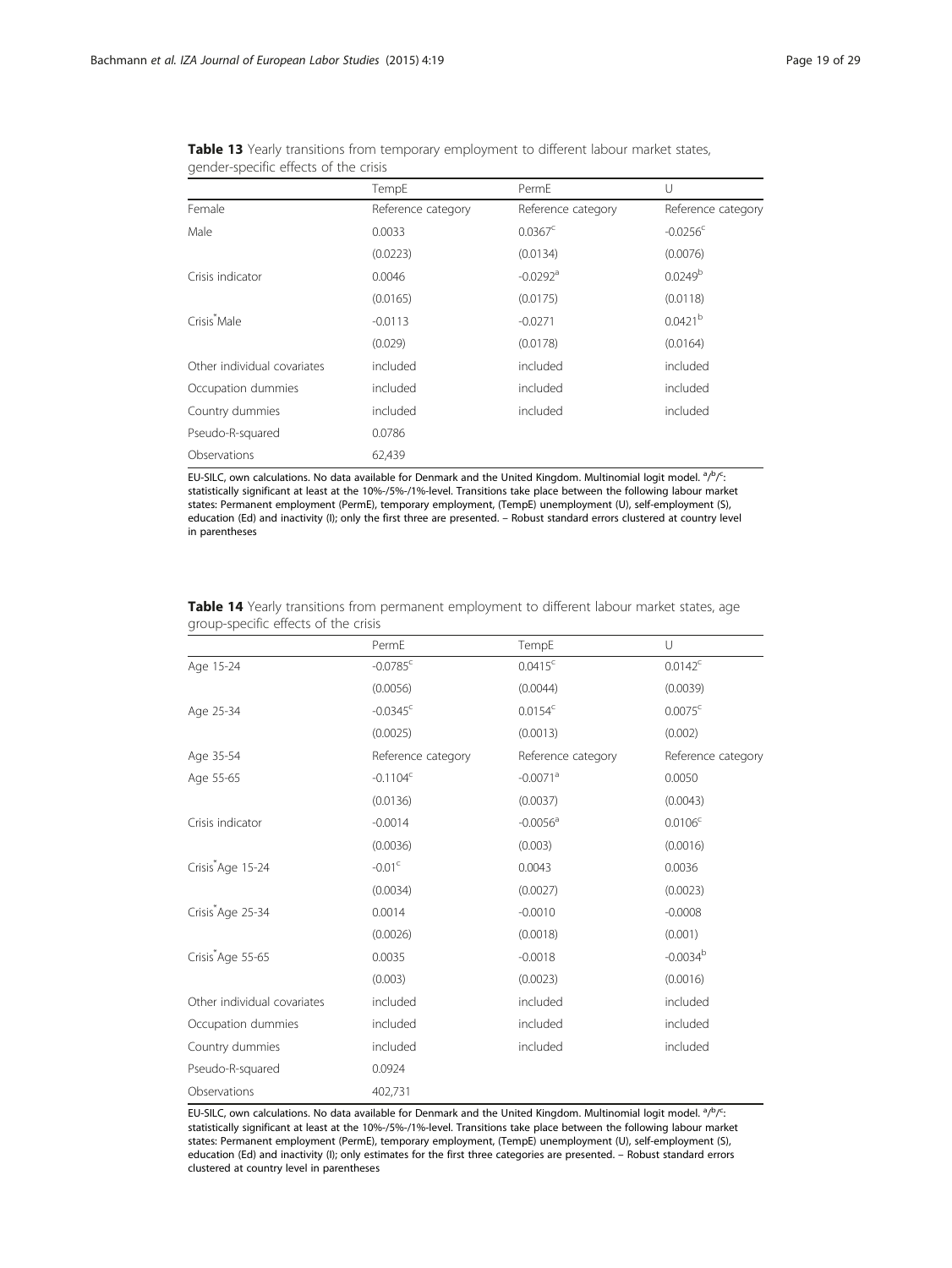|                               |                        | PermE                  | U                   |
|-------------------------------|------------------------|------------------------|---------------------|
|                               | TempE                  |                        |                     |
| Age 15-24                     | $-0.0152$              | 0.0075                 | $-0.0052$           |
|                               | (0.0268)               | (0.0286)               | (0.0071)            |
| Age 25-34                     | $-0.0119$              | 0.0108                 | 0.0044              |
|                               | (0.0081)               | (0.0087)               | (0.009)             |
| Age 35-54                     | Reference category     | Reference category     | Reference category  |
| Age 55-65                     | $-0.0459$ <sup>c</sup> | $-0.0517^c$            | $-0.0047$           |
|                               | (0.0141)               | (0.0193)               | (0.012)             |
| Crisis indicator              | 0.0077                 | $-0.0387$ <sup>a</sup> | 0.0389 <sup>b</sup> |
|                               | (0.0109)               | (0.0213)               | (0.0191)            |
| Crisis <sup>*</sup> Age 15-24 | $-0.0077$              | $-0.0302$              | 0.0273 <sup>b</sup> |
|                               | (0.0323)               | (0.0264)               | (0.0135)            |
| Crisis <sup>*</sup> Age 25-34 | $-0.0176$ <sup>a</sup> | $-0.0006$              | 0.0075              |
|                               | (0.009)                | (0.007)                | (0.0079)            |
| Crisis*Age 55-65              | $-0.0188$              | 0.0224                 | 0.0024              |
|                               | (0.0158)               | (0.0194)               | (0.0095)            |
| Other individual covariates   | included               | included               | Included            |
| Occupation dummies            | included               | included               | Included            |
| Country dummies               | included               | included               | Included            |
| Pseudo-R-squared              | 0.0784                 |                        |                     |
| Observations                  | 62,439                 |                        |                     |

<span id="page-19-0"></span>Table 15 Yearly transitions from temporary employment to different labour market states, age group-specific effects of the crisis

one hand, there are countries which experienced a strong increase in the transition rate from permanent employment to unemployment. These countries include the Baltic States and Ireland, which were strongly hit by the crisis and at the same time are characterised by relatively low employment protection (Martin and Scarpetta [2012](#page-28-0), Muravyev A [2010\)](#page-28-0).

On the other hand, there are countries which hardly experience any increase in the transition rate from permanent employment to unemployment, but a strong increase in the transition rate from temporary employment to unemployment. Examples are Austria, Cyprus and Sweden. Interestingly, Spain—which is often cited as the prime example of a dual labour market—only features a slightly higher increase in the transition rate from temporary employment to unemployment (+102%) than from permanent employment to unemployment  $(+92\%)$ .<sup>11</sup> Although the difference between permanent and temporary contracts was not that large in Spain in relative terms (i.e. in terms of the rate of increase of the transition rate), the large prevalence of temporary contracts nevertheless implied a very strong increase in the absolute number of transitions from employment to unemployment, which is in line with evidence presented by Eichhorst et al. [\(2010](#page-28-0)), Bentolila et al. [\(2012](#page-27-0)), and Silva and Vázquez-Grenno [\(2013](#page-28-0)).

While temporary contracts play an important role for labour market dynamics during the Great Recession in a number of countries, the reasons for cross-country differences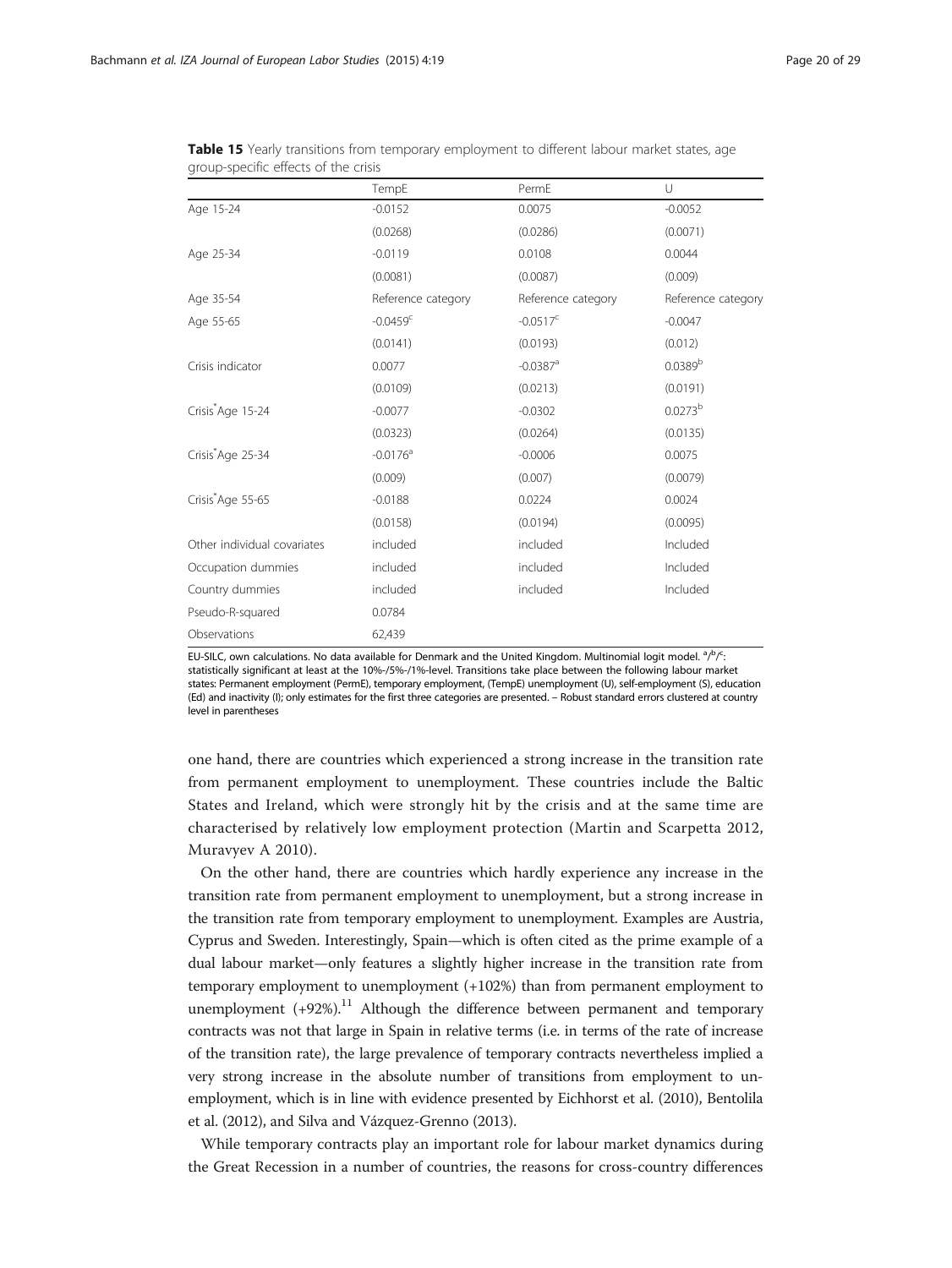|                                  | PermE                  | TempE                  | U                   |  |
|----------------------------------|------------------------|------------------------|---------------------|--|
| Low skilled ISCED 0-2            | $-0.021$ <sup>c</sup>  | $0.0064^b$             | $0.0075^{\circ}$    |  |
|                                  | (0.0025)               | (0.0026)               | (0.0019)            |  |
| Medium skilled ISCED 3-4         | Reference category     | Reference category     | Reference category  |  |
| High skilled ISCED 5             | $0.0048^a$             | 0.0029 <sup>b</sup>    | $-0.0025$           |  |
|                                  | (0.0025)               | (0.0013)               | (0.0017)            |  |
| Crisis indicator                 | $-0.0041$ <sup>a</sup> | $-0.0031$ <sup>a</sup> | 0.0109 <sup>c</sup> |  |
|                                  | (0.0024)               | (0.0017)               | (0.0015)            |  |
| Crisis <sup>*</sup> Low skilled  | $0.0054$ <sup>a</sup>  | $-0.0046$              | $-0.0012$           |  |
|                                  | (0.0032)               | (0.0037)               | (0.0025)            |  |
| Crisis <sup>*</sup> High skilled | 0.0030                 | $-0.0046$              | $-0.0009$           |  |
|                                  | (0.0019)               | (0.0029)               | (0.0035)            |  |
| Other individual covariates      | included               | included               | included            |  |
| Occupation dummies               | included               | included               | included            |  |
| Country dummies                  | included               | included               | included            |  |
| Pseudo-R-squared                 | 0.0925                 |                        |                     |  |
| Observations                     | 402,731                |                        |                     |  |

<span id="page-20-0"></span>Table 16 Yearly transitions from permanent employment to different labour market states, skill group-specific effects of the crisis

|  |                                      |  | Table 17 Yearly transitions from temporary employment to different labour market states, skill |  |  |  |
|--|--------------------------------------|--|------------------------------------------------------------------------------------------------|--|--|--|
|  | group-specific effects of the crisis |  |                                                                                                |  |  |  |

|                                  | TempE              | PermE                  | U                     |
|----------------------------------|--------------------|------------------------|-----------------------|
| Low skilled (ISCED 0-2)          | 0.0123             | $-0.0387$ <sup>c</sup> | 0.0224c               |
|                                  | (0.0141)           | (0.0089)               | (0.0077)              |
| Medium skilled (ISCED 3-4)       | Reference category | Reference category     | Reference category    |
| High skilled (ISCED 5)           | $0.0234^{b}$       | 0.0239 <sup>b</sup>    | $-0.036$ <sup>c</sup> |
|                                  | (0.0092)           | (0.0114)               | (0.0074)              |
| Crisis indicator                 | 0.0050             | $-0.0391$ <sup>c</sup> | 0.0309 <sup>b</sup>   |
|                                  | (0.0125)           | (0.011)                | (0.0126)              |
| Crisis <sup>*</sup> Low skilled  | $-0.0147$          | $-0.0024$              | 0.0301                |
|                                  | (0.0109)           | (0.0225)               | (0.0239)              |
| Crisis <sup>*</sup> High skilled | $-0.0063$          | $-0.0169b$             | $0.0278$ <sup>c</sup> |
|                                  | (0.0093)           | (0.0084)               | (0.0102)              |
| Other individual covariates      | included           | included               | included              |
| Occupation dummies               | included           | included               | included              |
| Country dummies                  | included           | included               | included              |
| Pseudo-R-squared                 | 0.0785             |                        |                       |
| Observations                     | 62,439             |                        |                       |

EU-SILC, own calculations. No data available for Denmark and the United Kingdom. Multinomial logit model. <sup>a</sup>/P/<sup>C</sup> : statistically significant at least at the 10%-/5%-/1%-level. Transitions take place between the following labour market states: Permanent employment (PermE), temporary employment, (TempE) unemployment (U), self-employment (S), education (Ed) and inactivity (I); only estimates for the first three categories are presented. – Robust standard errors clustered at country level in parentheses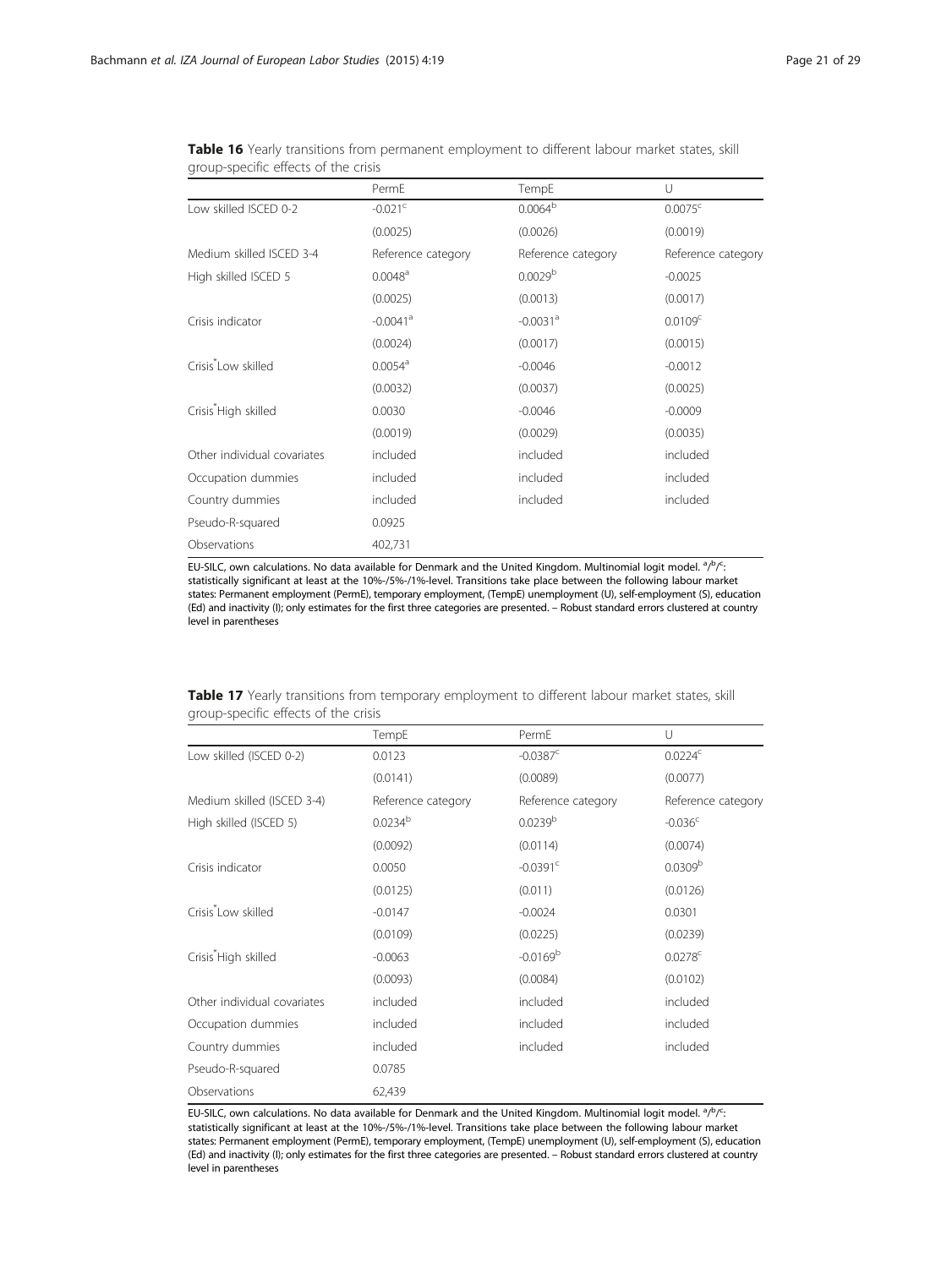|                             | U                  | PermF                  | TempE                  |
|-----------------------------|--------------------|------------------------|------------------------|
| Female                      | Reference category | Reference category     | Reference category     |
| Male                        | 0.0012             | 0.032 <sup>c</sup>     | 0.0289c                |
|                             | (0.0118)           | (0.0041)               | (0.0081)               |
| Crisis indicator            | 0.0212             | $-0.0151$ <sup>c</sup> | $-0.0053$              |
|                             | (0.0308)           | (0.0052)               | (0.0169)               |
| Crisis Male                 | $0.0493^c$         | $-0.0127^{\circ}$      | $-0.0175$ <sup>c</sup> |
|                             | (0.0068)           | (0.0044)               | (0.0036)               |
| Other individual covariates | included           | included               | included               |
| Country dummies             | included           | included               | included               |
| Year dummies                | included           | included               | included               |
| Pseudo-R-squared            | 0.0845             |                        |                        |
| Observations                | 65,872             |                        |                        |

<span id="page-21-0"></span>

| <b>Table 18</b> Yearly transitions from unemployment to different labour market states |  |
|----------------------------------------------------------------------------------------|--|
| (detailed employment states), gender-specific effects of the crisis                    |  |

|                               | U                      | PermE                  | TempE                  |
|-------------------------------|------------------------|------------------------|------------------------|
| Age 15-24                     | $-0.099c$              | $0.0288^c$             | 0.0703 <sup>c</sup>    |
|                               | (0.0296)               | (0.0085)               | (0.0116)               |
| Age 25-34                     | $-0.0645$ <sup>c</sup> | 0.0293 <sup>c</sup>    | $0.0467^c$             |
|                               | (0.0182)               | (0.0065)               | (0.0078)               |
| Age 35-54                     | Reference category     | Reference category     | Reference category     |
| Age 55-65                     | 0.0204                 | $-0.0659$ <sup>c</sup> | $-0.1138$ <sup>c</sup> |
|                               | (0.0205)               | (0.006)                | (0.0159)               |
| Crisis indicator              | 0.0404                 | $-0.0202$ <sup>c</sup> | $-0.0102$              |
|                               | (0.0367)               | (0.006)                | (0.0151)               |
| Crisis <sup>*</sup> Age 15-24 | 0.0051                 | $-0.0060$              | $-0.0124$              |
|                               | (0.0192)               | (0.0061)               | (0.011)                |
| Crisis Age 25-34              | 0.0153                 | $-0.0040$              | $-0.0070$              |
|                               | (0.0114)               | (0.0075)               | (0.0064)               |
| Crisis*Age 55-65              | 0.0086                 | $-0.0001$              | $-0.0124$              |
|                               | (0.0247)               | (0.0144)               | (0.0169)               |
| Other individual covariates   | included               | included               | included               |
| Country dummies               | included               | included               | included               |
| Year dummies                  | included               | included               | included               |
| Pseudo-R-squared              | 0.0845                 |                        |                        |
| Observations                  | 65,872                 |                        |                        |

Table 19 Yearly transitions from unemployment to different labour market states (detailed employment states), age group-specific effects of the crisis

EU-SILC, own calculations. No data available for Denmark and the United Kingdom. Multinomial logit model. <sup>a</sup>/P/<sup>C</sup> : statistically significant at least at the 10%-/5%-/1%-level. Transitions take place between the following labour market states: Permanent employment (PermE), temporary employment, (TempE) unemployment (U), self-employment (S), education (Ed) and inactivity (I); only estimates for the first three categories are presented. – Robust standard errors clustered at country level in parentheses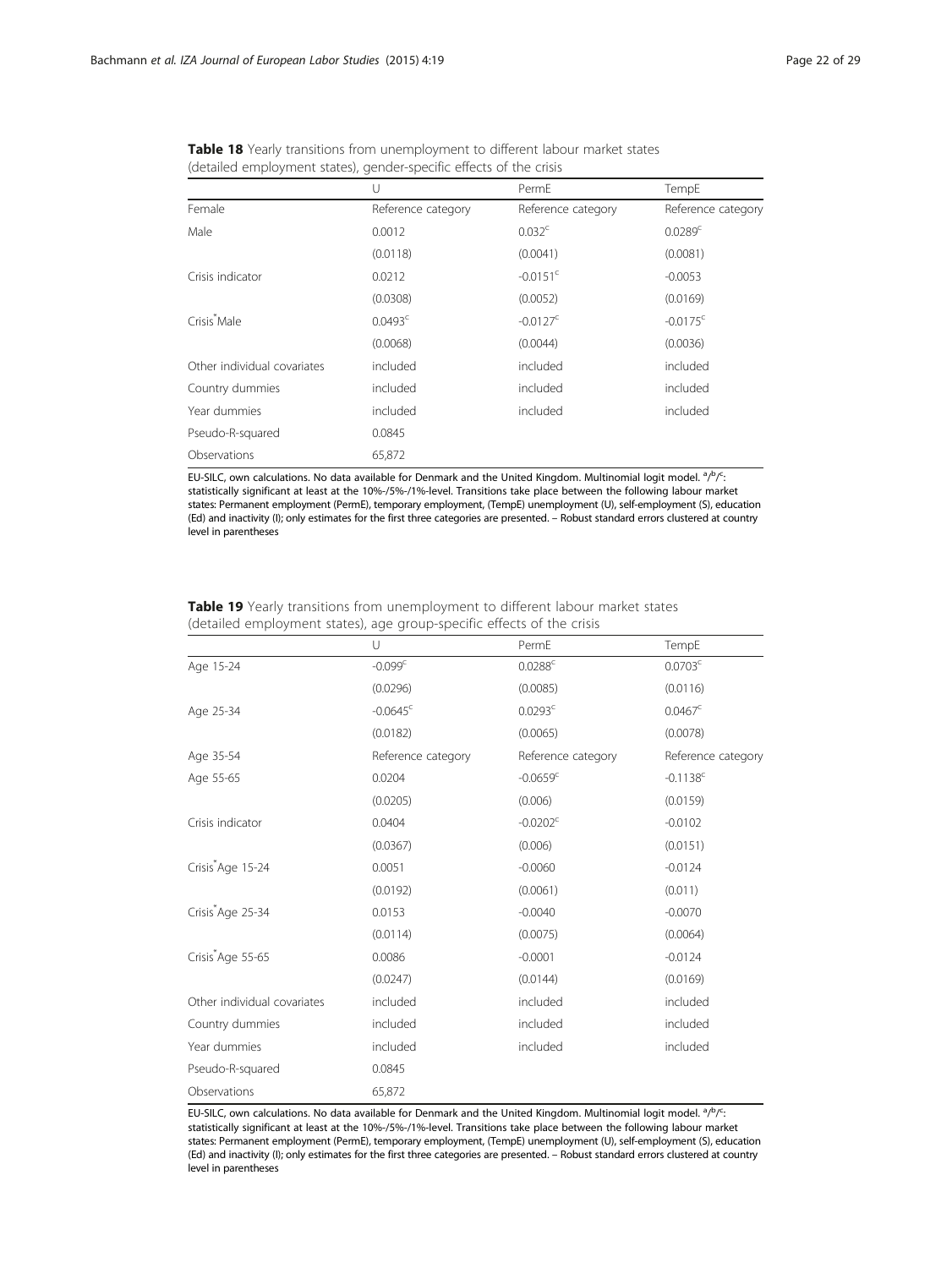|                                  | U                      | PermE                  | TempE                  |
|----------------------------------|------------------------|------------------------|------------------------|
| Low skilled (ISCED 0-2)          | 0.0503 <sup>b</sup>    | $-0.0402^{\circ}$      | $-0.0257$ <sup>c</sup> |
|                                  | (0.0203)               | (0.0065)               | (0.0097)               |
| Medium skilled (ISCED 3-4)       | Reference category     | Reference category     | Reference category     |
| High skilled (ISCED 5)           | $-0.0797$ <sup>c</sup> | $0.0462^c$             | $0.0275^a$             |
|                                  | (0.0134)               | (0.0051)               | (0.0157)               |
| Crisis indicator                 | 0.0236                 | $-0.0223$ <sup>c</sup> | $-0.0150$              |
|                                  | (0.0232)               | (0.008)                | (0.0121)               |
| Crisis <sup>*</sup> Low skilled  | 0.0349                 | 0.0128                 | $-0.0079$              |
|                                  | (0.0329)               | (0.0123)               | (0.0135)               |
| Crisis <sup>*</sup> High skilled | $0.041$ <sup>a</sup>   | $-0.0211$ <sup>a</sup> | 0.0105                 |
|                                  | (0.0217)               | (0.011)                | (0.0139)               |
| Other individual covariates      | included               | included               | included               |
| Country dummies                  | included               | included               | included               |
| Year dummies                     | included               | included               | included               |
| Pseudo-R-squared                 | 0.0848                 |                        |                        |
| Observations                     | 65,872                 |                        |                        |

<span id="page-22-0"></span>Table 20 Yearly transitions from unemployment to different labour market states (detailed employment states), skill group-specificeffects of the crisis

as a reaction to the crisis are likely to be multi-faceted. Therefore, in the final step of our analysis, we perform an econometric analysis at the level of country clusters. We follow Esping-Andersen [\(1990\)](#page-28-0) in defining country clusters: The Anglo-Saxon cluster (IE, UK), Scandinavia (DK, FI, IS, NO, SE), Continental Europe (AT, BE, FR, LU, NL), Mediterranean Europe (CY, ES, GR, IT, PT), and Central and Eastern Europe (CEE: BG, CZ, EE, HU, LT, LV, PL, SI, SK).<sup>12</sup> Despite some institutional variation within these country clusters, the clusters can be viewed as approximations to certain labour market

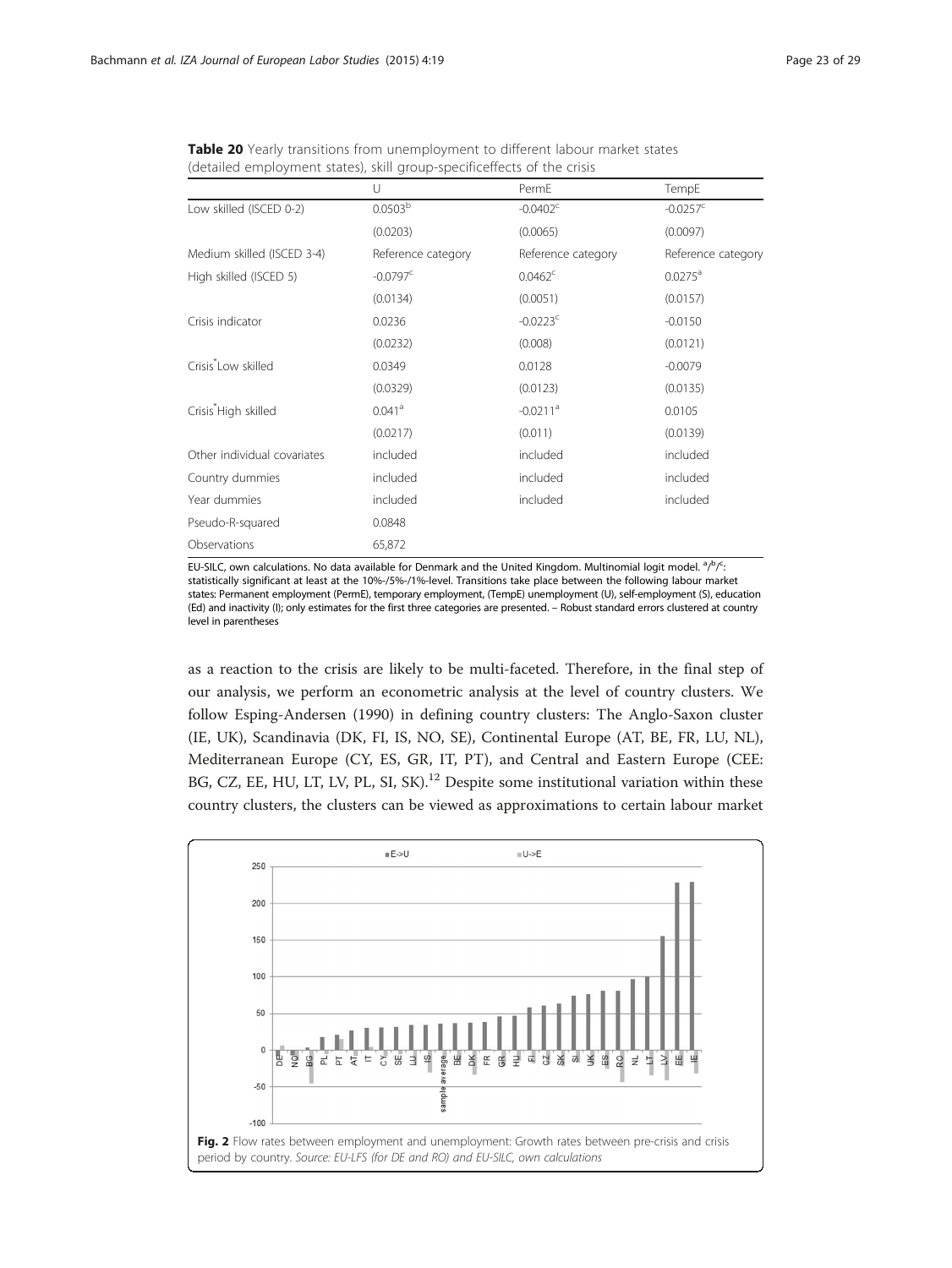<span id="page-23-0"></span>

frameworks: the Anglo-Saxon countries stand for very flexible labour markets, Scandinavia for high flexibility and high social security (e.g. unemployment benefits, which are however strictly monitored), Continental Europe for low flexibility and high social security, Mediterranean countries for dual labour markets and low social security, and CEE for high flexibility and low social security (Boeri and van Ours, [2013;](#page-27-0) Martin and Scarpetta [2012\)](#page-28-0). Examining country groups rather than single institutions allows us to take into account the complementarity of labour market institutions, i.e. the fact that these institutions usually have a joint effect on labour market outcomes.

We thus run a multinomial regression model at the individual level (see Equation [1](#page-4-0)) and focus on outflows from employment because these transitions were the most affected flows for national labour markets in the majority of countries during the crisis. As the cross-country differences in transitions are strongly influenced by the depth of the recession in the respective countries, we include country-specific GDP growth as an explanatory variable in the econometric model, in addition to the individual-level socio-economic variables and yearly dummies used above (e.g. Table [2](#page-8-0)). Furthermore, we include dummy variables for the different country clusters in order to capture level differences in transition probabilities which are constant over time. Finally, we add interactions between the crisis indicator variable and the cluster dummies as explanatory variables. Given that we control for GDP growth, these interactions show how labour markets differed in their reaction to the crisis beyond differences which are due to the depth of the recession. Therefore, differences in the interaction coefficients can be attributed to differences in the institutional framework prevailing in the country clusters.

The regression results show that, for all countries considered jointly, GDP growth is significantly correlated with the probability of remaining employed and of making a transition from employment to either unemployment or education, with the latter two correlations being counter-cyclical (Table [21\)](#page-24-0). By contrast, the transitions from employment to self-employment and to inactivity are acyclical.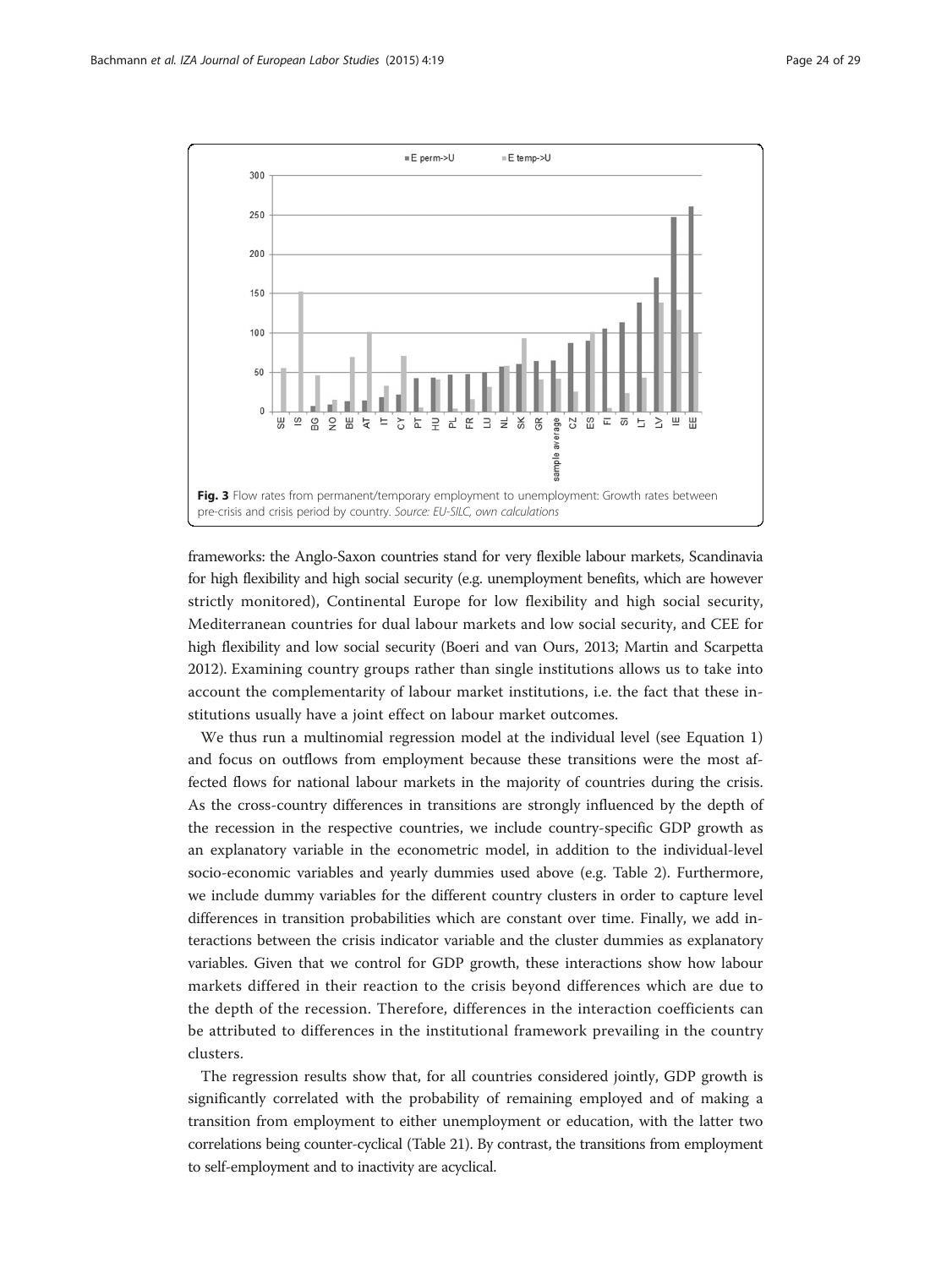| Country cluster                   | EE                     | ES                     | EU                      | EEd                    | E1               |
|-----------------------------------|------------------------|------------------------|-------------------------|------------------------|------------------|
| GDP growth                        | $0.00118^c$            | $-0.00014$             | $-0.00081$ <sup>c</sup> | $-0.00002^{b}$         | $-0.00021$       |
|                                   | (0.00026)              | (0.00013)              | (0.00017)               | (0.00001)              | (0.00021)        |
| Anglo-Saxon                       | Reference              | Reference              | Reference               | Reference              | Reference        |
| Scandinavian                      | $-0.0191$ <sup>a</sup> | $-0.0035$ <sup>c</sup> | $0.0170^a$              | $-0.0021$ <sup>c</sup> | $-0.0035$        |
|                                   | (0.0112)               | (0.0012)               | (0.0088)                | (0.0003)               | (0.0022)         |
| Continental                       | $-0.0143$ <sup>a</sup> | $-0.0049b$             | $0.0247^c$              | $-0.0007^{\circ}$      | $-0.0049b$       |
|                                   | (0.0074)               | (0.0021)               | (0.0086)                | (0.0002)               | (0.0021)         |
| Mediterranean                     | $-0.0441$ <sup>c</sup> | 0.0106 <sup>c</sup>    | $0.0340^{b}$            | $-0.0007c$             | 0.0002           |
|                                   | (0.0097)               | (0.0023)               | (0.0133)                | (0.0002)               | (0.0022)         |
| CEE                               | $-0.0536$ <sup>c</sup> | 0.0061 <sup>b</sup>    | 0.0419 <sup>c</sup>     | $-0.0008$ <sup>c</sup> | $0.0064^a$       |
|                                   | (0.0096)               | (0.0025)               | (0.0084)                | (0.0001)               | (0.0037)         |
| Crisis*Anglo-Saxon                | $-0.0231$ <sup>c</sup> | $0.0012^a$             | 0.0180 <sup>c</sup>     | $-0.0001$              | $0.0040^{\circ}$ |
|                                   | (0.0034)               | (0.0007)               | (0.0034)                | (0.0001)               | (0.0009)         |
| Crisis*Scandinavian               | $-0.0016$              | $-0.0009$              | 0.0085 <sup>c</sup>     | $-0.0002$              | $-0.0058c$       |
|                                   | (0.0045)               | (0.0020)               | (0.0025)                | (0.0001)               | (0.0019)         |
| Crisis <sup>*</sup> Continental   | $-0.0046$              | 0.0003                 | 0.0064 <sup>c</sup>     | $-0.0001$              | $-0.0020c$       |
|                                   | (0.0029)               | (0.0014)               | (0.0012)                | (0.0001)               | (0.0008)         |
| Crisis <sup>*</sup> Mediterranean | $-0.0051$              | $-0.0024c$             | 0.0090                  | 0.0001                 | $-0.0015$        |
|                                   | (0.0043)               | (0.0008)               | (0.0058)                | (0.0001)               | (0.0013)         |
| Crisis <sup>*</sup> CEE           | $-0.0067$              | 0.0015                 | 0.0082 <sup>c</sup>     | $-0.0004c$             | $-0.0026$        |
|                                   | (0.0055)               | (0.0026)               | (0.0030)                | (0.0001)               | (0.0017)         |
| Individual covariates             | included               | included               | included                | Included               | included         |
| Year dummies                      | included               | included               | included                | included               | included         |
| Pseudo-R-squared                  | 0.1003                 |                        |                         |                        |                  |
| Observations                      | 578,331                |                        |                         |                        |                  |

<span id="page-24-0"></span>Table 21 Yearly transitions from employment to different labour market states, country cluster-specific effects of the crisis

EU-SILC, own calculations. Multinomial logit model.  $a/b/c$ : statistically significant at least at the 10%-/5%-/1%-level. – The model includes transitions between the following labour market states: employment (E) (i.e. persons remaining in employment), unemployment (U), self-employment (S), education (Ed) and inactivity (I). – Robust standard errors clustered at the country level in parentheses

Turning to cluster-specific effects, it becomes apparent that, net of GPD growth, the Mediterranean and CEE clusters displayed a higher employment stability than the reference cluster (Anglo-Saxon) before the crisis. Furthermore, transitions from employment to unemployment were significantly lower in the Anglo-Saxon cluster than in all the other clusters. Finally, the Continental cluster displayed a remarkably lower transition probability from employment to inactivity than the other country clusters.

During the crisis, employment stability declined particularly strongly in the Anglo-Saxon country cluster, as the coefficients on the interaction of the crisis dummy with the country cluster dummies make clear. In the other country clusters, the transition probability evolved in line with the development of country-specific GDP and yearly European trends. Turning to transitions from employment to unemployment, the results indicate that the Anglo-Saxon cluster again displays the strongest labour-market reaction, i.e. a strongly above-average increase in the respective transition rate. In the Mediterranean, Scandinavian and CEE clusters, the EU transition probability also increased disproportionately, but to a smaller extent than in the Anglo-Saxon cluster.<sup>13</sup>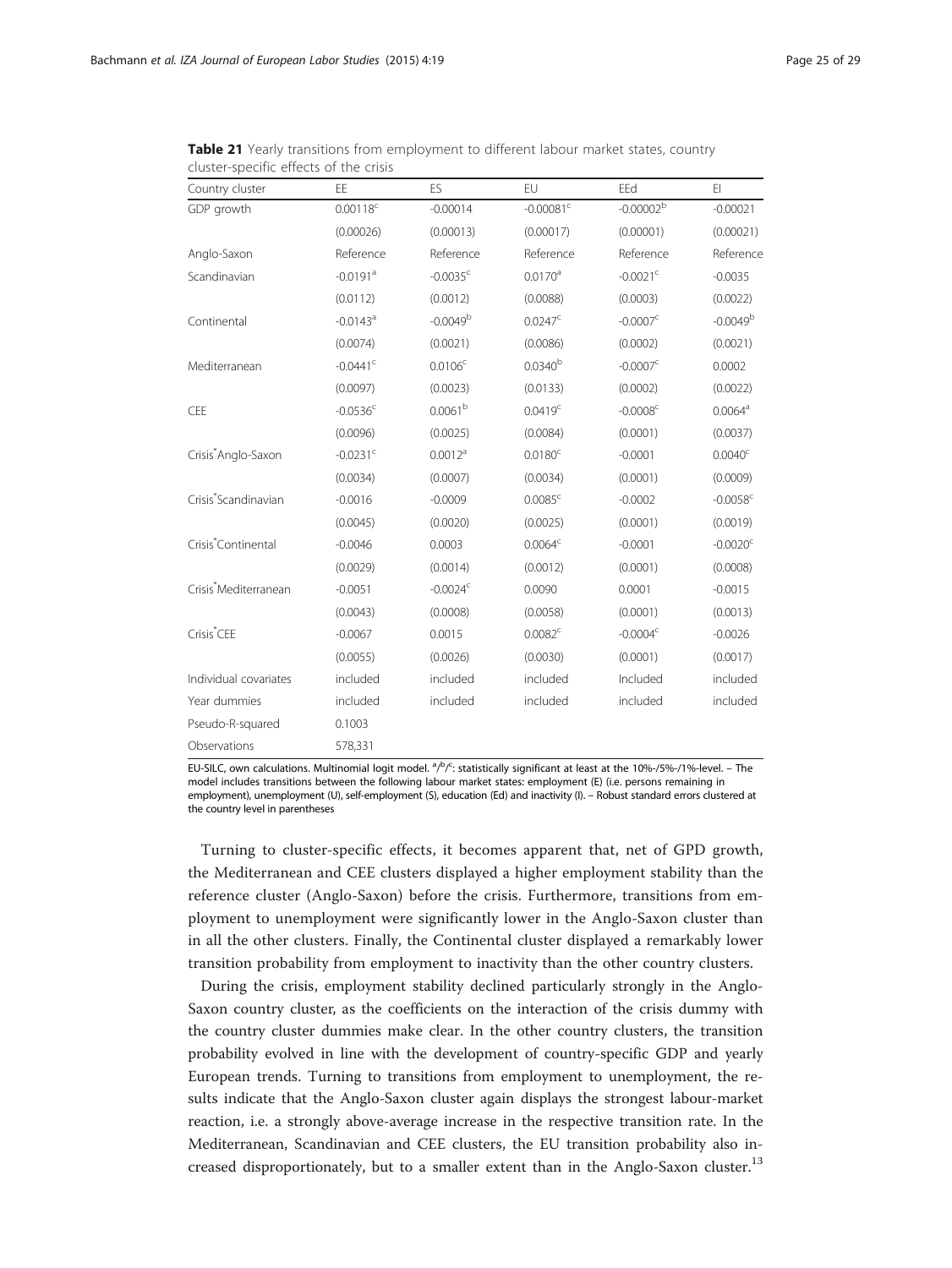Finally, during the crisis the transition probability to inactivity rose disproportionately in the Anglo-Saxon country cluster, while the opposite was the case in the Continental cluster and, especially, the Scandinavian cluster.

As argued above, these results are likely to be mainly driven by the institutional framework prevailing in the different country clusters. In this context, it is important to point out that our analysis focuses on the extensive margin. Changes along the intensive margin and/or wage adjustments constitute alternative adjustment patterns. While labour market institutions always exert a joint effect on labour market outcomes, employment protection plays a particularly important role in this context. As stressed by Cazes et al. ([2013\)](#page-27-0), countries with low employment protection feature more external flexibility and less internal flexibility. The UK is an example for such an economy, which can at least partly explain the above result of a strong increase in flows from employment to unemployment during the Great Recession. By contrast, the Mediterranean country cluster includes countries such as Italy, Portugal and Spain with relatively high employment protection. Consequently, this cluster features employment-to-unemployment transitions which are in line with its GDP development and aggregate European trends.

#### 5 Conclusions

Using the individual-level EU-SILC and EU-LFS data, we examine the labour market transitions in Europe and the effects of the recent financial and economic crisis, highlighting differences between socio-demographic groups and employment types. Our main findings can be summarised as follows. First, the crisis in its early phase (2008-2010) predominantly affected transitions from employment to unemployment and vice versa. The other labour market transitions remained virtually unchanged.

Second, we reveal heterogeneities in the evolution of labour market transitions: The increase in the transition rate from employment to unemployment was particularly pronounced for young persons, medium-skilled persons, and for men. The transition rate from unemployment to employment, on the other hand, fell more strongly for men than for women during the Great Recession. Furthermore, our results indicate that unemployment became more persistent for the high-skilled during the crisis.

Third, temporary contracts played a prominent role for labour market dynamics during the Great Recession in a number of European countries. In particular, transitions from temporary employment to unemployment increased more strongly during the crisis than transitions from permanent employment to unemployment. This finding holds true especially for men and high-skilled workers, suggesting that temporary contracts drive the gender- and skill-related heterogeneities that we detect. Furthermore, the overall outflow rate from temporary employment remained relatively constant during the crisis. This can be explained by offsetting effects: the transition rate from temporary employment to unemployment increases significantly, while the transition rate from temporary employment to permanent employment declines significantly.

Fourth, inflows into unemployment increased more strongly during the crisis in most countries. Given that we focus on the time period 2005-2010, this result is consistent with the finding of Fujita and Ramey [\(2009\)](#page-28-0) and Fujita [\(2011\)](#page-28-0) for the US, stressing the importance of the separation rate during the early phase of the recessionary period.

Furthermore, we observe important country heterogeneities, which the depth of the crisis and country-specific institutional features partly explain. Our results in this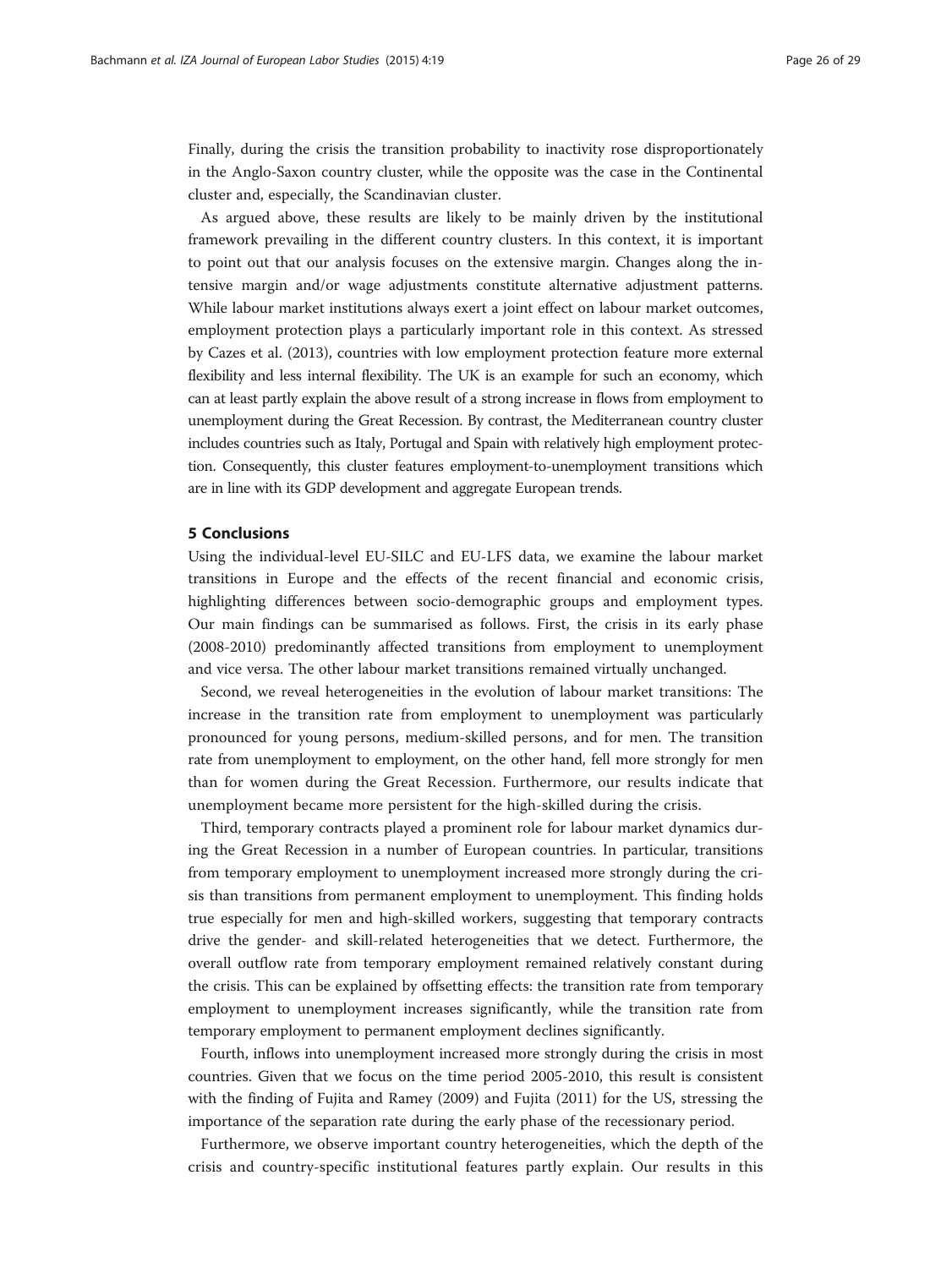context focus on the extensive margin, which is likely to be strongly influenced by employment protection. An analysis of alternative adjustment mechanisms, such as wage and working hours adjustments, is clearly warranted, but beyond the scope of this paper.

Two caveats are in order. On the one hand, using yearly data, the time aggregation bias may affect our results since we analyse relatively persistent labour market transitions. While previous research has shown that the cyclical features of labour markets remain relatively unchanged when accounting for time aggregation (Elsby et al. [2009;](#page-28-0) Nekarda [2009\)](#page-28-0), it is nevertheless conceivable that the time aggregation bias differs between countries. Such differences would affect the level differences in labour market transitions between countries, although not necessarily the cross-country differences in cyclicality. This issue is, however, left for future research. On the other hand, the EU-SILC panel data used in our analysis does not allow us to analyse the sectoral dimension, which could partly explain our results such as the gender differences mentioned above.

Our results have several important policy implications. Our finding of strong heterogeneous effects especially for young workers is particularly worrisome as the literature indicates that an unfavourable career start usually has long-lasting, scarring effects (Kahn [2010](#page-28-0); Oreopoulos et al. [2012](#page-28-0)). This calls for economic policy-making that targets young workers. In addition, temporary employment dropped, and its stepping-stone function into permanent employment dwindled. Despite this, temporary employment remains a port of entry into the labour market from unemployment during the recession. Therefore, our results can be viewed as an indication that temporary employment can contribute to a recovery of overall employment in the aftermath of the crisis—an aspect that should be monitored as the European labour markets recover from the Great Recession.

#### Endnotes

<sup>1</sup>Note, however, that we do not perform an unemployment decomposition exercise in the spirit of Shimer [\(2012\)](#page-28-0) or Hairault et al. [\(2015\)](#page-28-0) but rather focus on analyses at the individual level.

<sup>2</sup> Except for Croatia.

<sup>3</sup>Ohanian and Raffo [\(2012\)](#page-28-0) challenge this view and argue that higher labour market frictions make the intensive margin of labour adjustment more important in Europe. However, van Rens ([2012](#page-28-0)) finds no evidence for this conclusion.

<sup>4</sup>Employing annual data leads to a time aggregation bias in transitions, inducing an underestimation of the true labour market mobility due to the missing transitions that occur between two consecutive years. However, empirical research indicates that although the level of labour market mobility is affected by the time aggregation bias, the effect on its cyclicality is quantitatively small (Elsby et al. [2009](#page-28-0); Nekarda [2009](#page-28-0)).

5 Note that these occupation dummies control for level differences in the transition rates between different occupations over the entire time period analysed.

<sup>6</sup>This procedure was not applicable for Poland and Slovakia. For those two countries we had to rely on the information of the turning point indicator (OECD).

<sup>7</sup>The corresponding Markov transition matrices for individual countries are presented in Table A.1 in Bachmann et al. ([2015](#page-27-0)).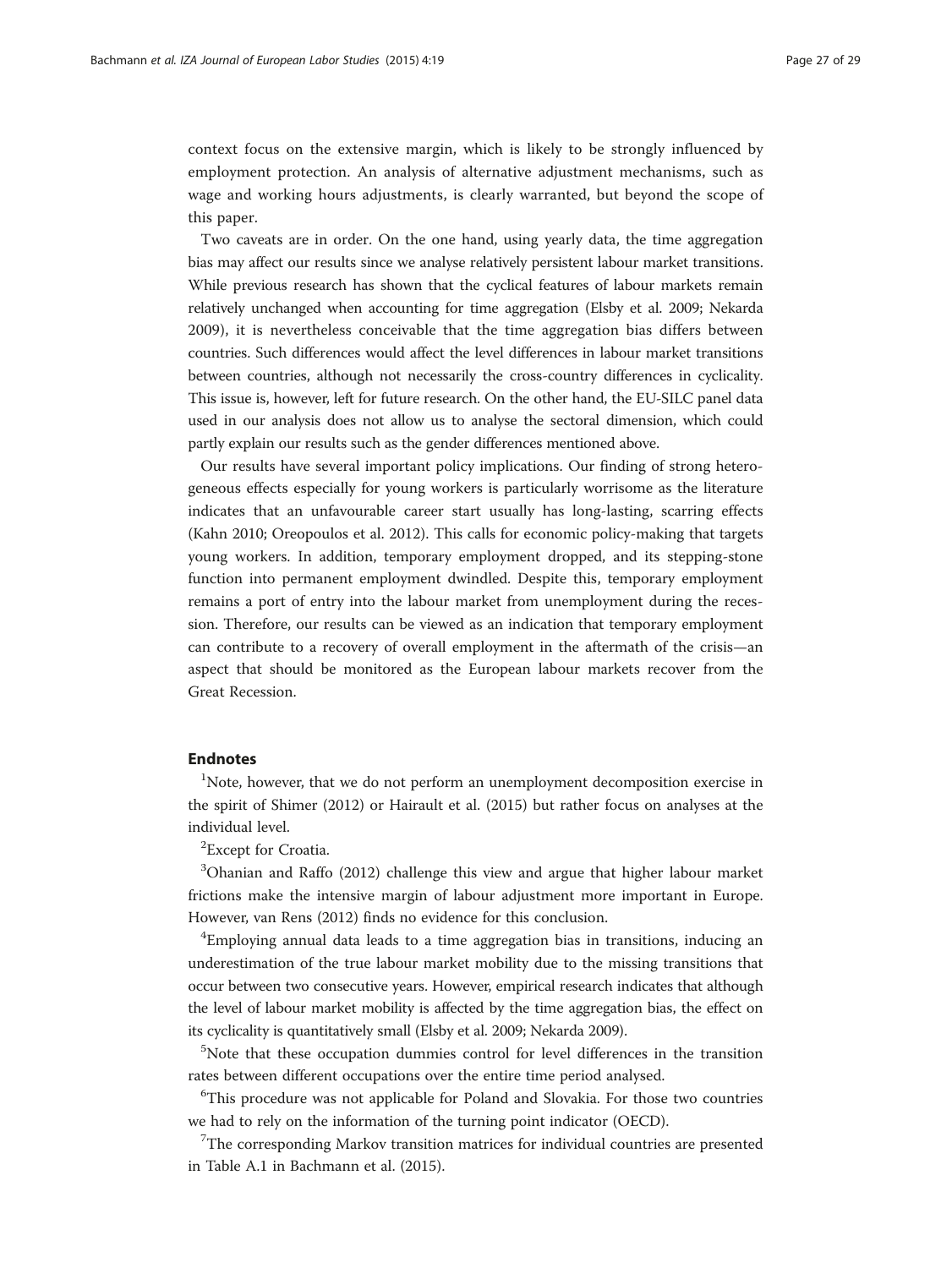<span id="page-27-0"></span><sup>8</sup>The corresponding Markov transition matrices for individual countries are presented in Table A.2 in Bachmann et al. (2015).

<sup>9</sup>Results obtained from estimating a multinomial logit regression for the transitions out of inactivity also provide evidence that the crisis indicator does not significantly affect the transitions from inactivity to temporary employment. Regarding the transitions from education to temporary employment a significant decrease during the crisis can be observed (regression results are not shown here but are available from the authors upon request). However, as in absolute terms transitions from unemployment and inactivity make up the larger part of inflows into temporary employment, these results support the statement that during the crisis temporary employment remains a port of entry into the labour market.

 $10B$ oeri (2011) investigates this issue extensively for the time period before the Great Recession.

 $11$ It should, however, be pointed out that the transition rate from temporary to permanent employment is likely to be more strongly affected by the time aggregation bias which is imminent in our yearly data. Using monthly data would probably increase the difference between the two growth rates considered.

 $12$ We can only do so for the countries contained in EU-SILC for a sufficient number of years, i.e. DE and RO are not included in this analysis (see Section [2\)](#page-1-0).

<sup>13</sup>A Wald test shows that the coefficients for the Scandinavian, Continental and CEE clusters are not significantly different from each other.

#### Competing interests

The IZA Journal of European Labor Studies is committed to the IZA Guiding Principles of Research Integrity. The authors declare that they have observed these principles.

#### Acknowledgments

We thank Hanna Frings, Bart Hobijn, Tom Krebs, Christopher Pissarides, Yolanda F. Rebollo Sanz and Thepthida Sopraseuth, an anonymous referee, as well as participants of the conference "(European) Labour Markets and the Economic Crisis", the Annual Meeting of the European Society of Population Economics 2014, the Annual Meeting of the European Association for Labor Economists, and the IZA/NBS/CELSI conference on "European Labor Markets and the Great Recession: Adjustment, Transmission, Interactions" for helpful comments and suggestions.

Responsible editor: Martin Kahanec

#### Author details

<sup>1</sup>Rheinisch-Westfälisches Institut für Wirtschaftsforschung, Hohenzollernstr. 1-3, 45131 Essen, Germany. <sup>2</sup>Forschungsinstitut zur Zukunft der Arbeit (Institute for the Study of Labor), Bonn, Germany. <sup>3</sup>Ruhr-Universität Bochum, Bochum, Germany.

Received: 17 July 2015 Accepted: 14 August 2015 Published online: 25 September 2015

#### References

Bachmann R, Bauer TK, David P (2010) Labor Market Entry Conditions, Wages and Job Mobility. IZA Discussion Paper #4965

Bachmann R, Bechara P, Kramer A, Rzepka S (2015) Labour market dynamics and worker heterogeneity during the Great Recession – Evidence from Europe. IZA Discussion Paper #9233

Bell DN, Blanchflower DG (2011) Young people and the Great Recession. Oxf Rev Econ Policy 27(2):241–267

Bentolila S, Cahuc P, Dolado JJ, Le Barbanchon T (2012) Two-tier labour markets in the great recession: France versus Spain. Econ J 122(562):F155–F187

Boeri T (2011) Institutional reforms and dualism in European labor markets. In: Card D, Ashenfelter O (eds) Handbook of Labor Economics. North-Holland, Amsterdam, pp 1173–1236

Boeri T, van Ours J (2013) The economics of imperfect labour markets. University Press, Princeton, N.J

Cazes S, Verick S, Al Hussami F (2013) Why did unemployment respond so differently to the global financial crisis across countries? Insights from Okun's Law. IZA J Labor Policy 2:10

Darby MR, Haltiwanger JC, Plant MW (1986) The ins and outs of unemployment: The ins win. NBER Working Papers 1997, National Bureau of Economic Research, Inc.

ECB – European Central Bank (2012) Euro area labour markets and the crisis. ECB Occasional Paper Series No. 138